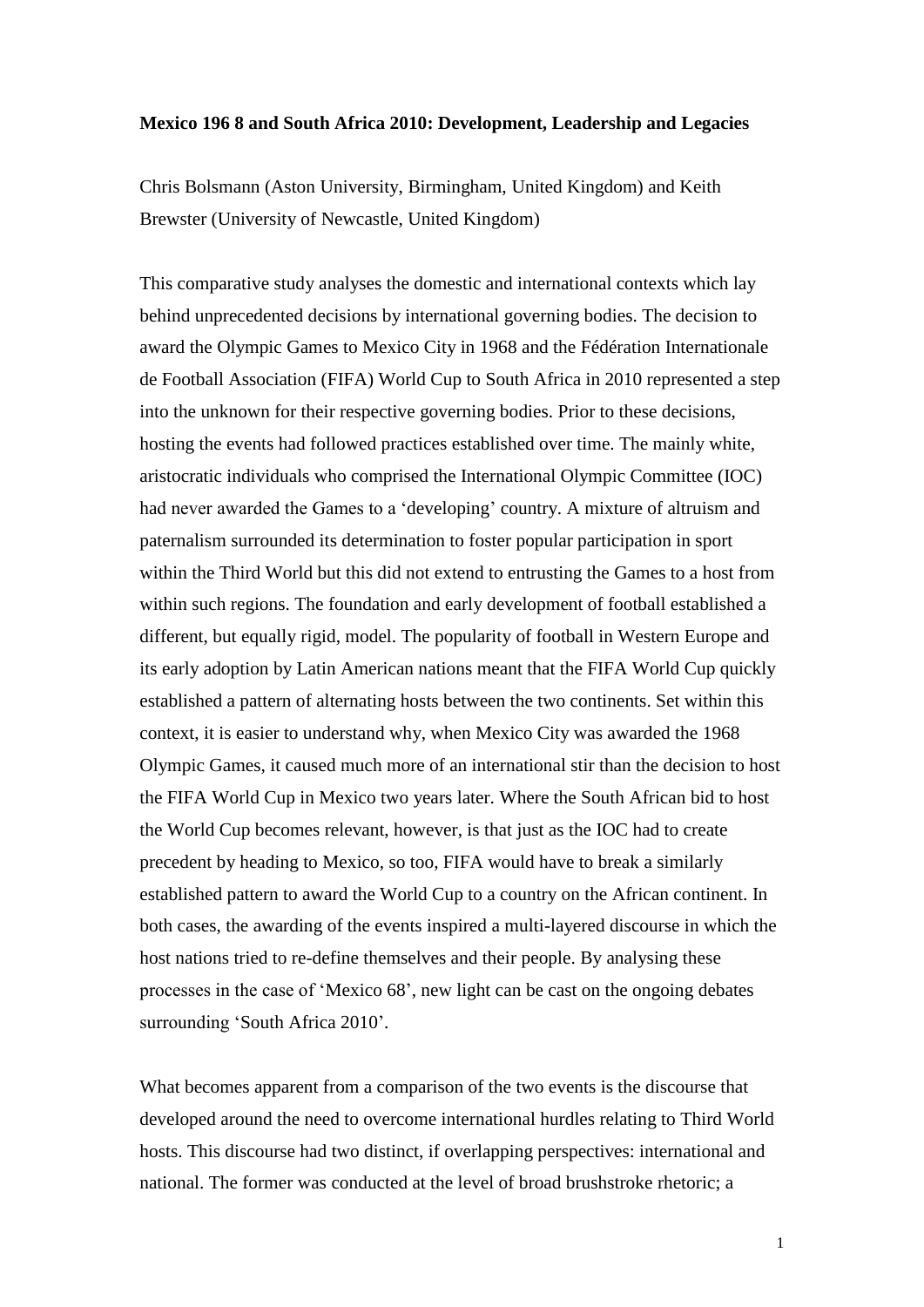continuation of the idealistic visions offered at the bidding stage but transformed and re-defined as the organisational process developed. In this respect, three common themes emerged: an emphasis on modernity and development; a portrayal of the nation state as a young, stable democracy; and the hosts' adoption of the role of continental leaders. The second perspective took place at a more local level and was concerned with the task of turning the vision into a reality. As will be seen later, it was at this stage that competing visions of the nation and its people were most keenly witnessed, and where the strains within sectors of society become more apparent.

One might interpret the decisions to host major sports events in Mexico in 1968 and South Africa in 2010 as reflections of modernising processes within the IOC and FIFA respectively that made them more likely to recognise global trends towards greater inclusion. Yet the degree of international concern and criticism that accompanied such decisions suggests something more fundamental; influences that provoked normally conservative bodies into pushing the boundaries of international expectations. An important argument of our paper is that, in the case of "Mexico 68", a range of factors that had little to do with the strength of Mexico City"s bid determined that it should host the Games. These factors, we argue, account for the depth of scepticism over Mexico"s preparations and the consequent actions taken by the Organising Committee to allay such concerns. Much of the rhetoric emanating from the South African organisers bears a remarkable similarity to that offered forty years earlier by their Mexican counterparts.

# **Mexico 1968**

Briefly, then, it makes sense to review the broader context within which the successful bids took place. The decision to award the 1968 Olympic Games to Mexico City was taken at the IOC meeting at Baden Baden in 1963; the four competing cities being Mexico City, Lyon, Buenos Aires, and the seemingly perpetual candidate, Detroit. It is true that personal and professional connections between Mexican sports officials and IOC president Avery Brundage played a part in swaying votes towards Mexico. Yet such connections had already been established when Mexico City lost bids for the 1956 and 1960 Games so other factors must have been at play. A reflection on contemporary global events is revealing. The Cuban Revolution, the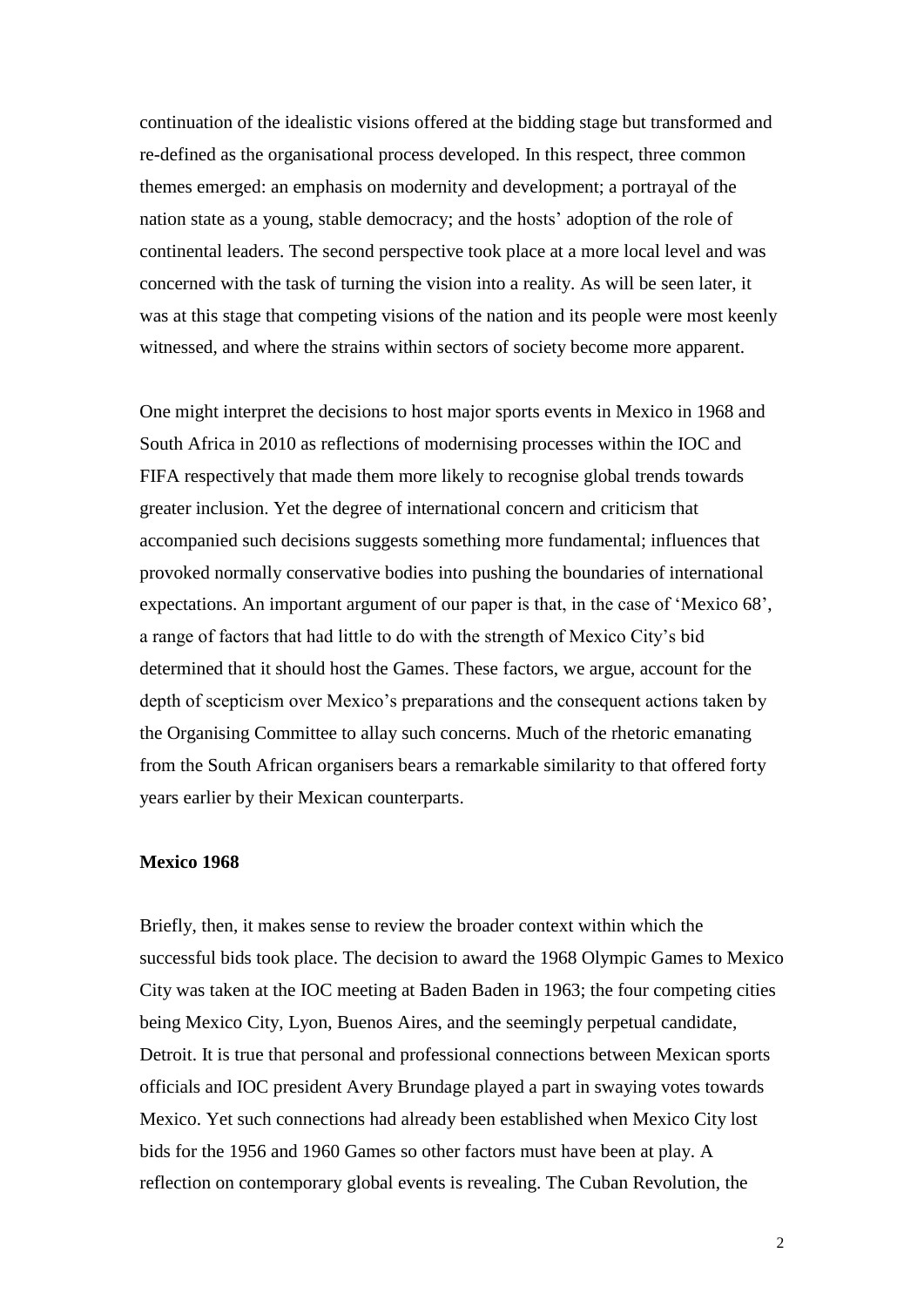Missile Crisis, and the construction of the "Iron Curtain" underlined the depth of Cold War animosities. Within such an environment, members from the Soviet bloc were extremely unlikely to support any bid from a city in a NATO country. The other significant development in global sports was the rising voice of the Third World. Indonesia"s President Sukarno announced a plan to host the world"s first "Games of the New Emerging Forces" (GANEFO). With the financial and moral backing of the People"s Republic of China, the Games were projected as an act of solidarity by the Third World against imperialist oppressors. Crucially as far as the bid for the 1968 Olympic Games went, the first GANEFO games were held in Jakarta between 10-22 November 1963 (Gutmann, 1984: 227-9). While there may not have been any overt link between the two events, the looming spectre of a Third World rival to the Olympic Games may have swayed some IOC members to pre-empt a possibly damaging split within the organisation by demonstrating their willingness to break the developed world"s monopoly on hosting the Games.

Of the two Third World bids for the 1968 Games, ongoing political instability in Argentina had near enough discounted Buenos Aires from being taken seriously by an organisation that already harboured suspicions of a Latin American penchant for violence and military coups. So rather than a ringing endorsement of the winning city"s portrayal as a modern, developed metropolis, the vote to give Mexico City the Games could be seen as the best of a bad bunch. Within such a context, it is little wonder that when the announcement was made, the city's selection provoked an avalanche of dissenting voices.

# **South Africa 2010**

After decades of international isolation South Africa was readmitted into the international fold in the early 1990s. Sporting bodies in particular, were quick to regain access to international organisations and competitions. The South African Football Association (SAFA) was inaugurated in March 1991 and the unification process that brought together a range of football associations completed in December 1991. The new unified non-racial controlling body brought together all football administrators and players under one governing umbrella organisation. At the 20th Ordinary General Assembly of the Confédération Africaine de Football (CAF) held in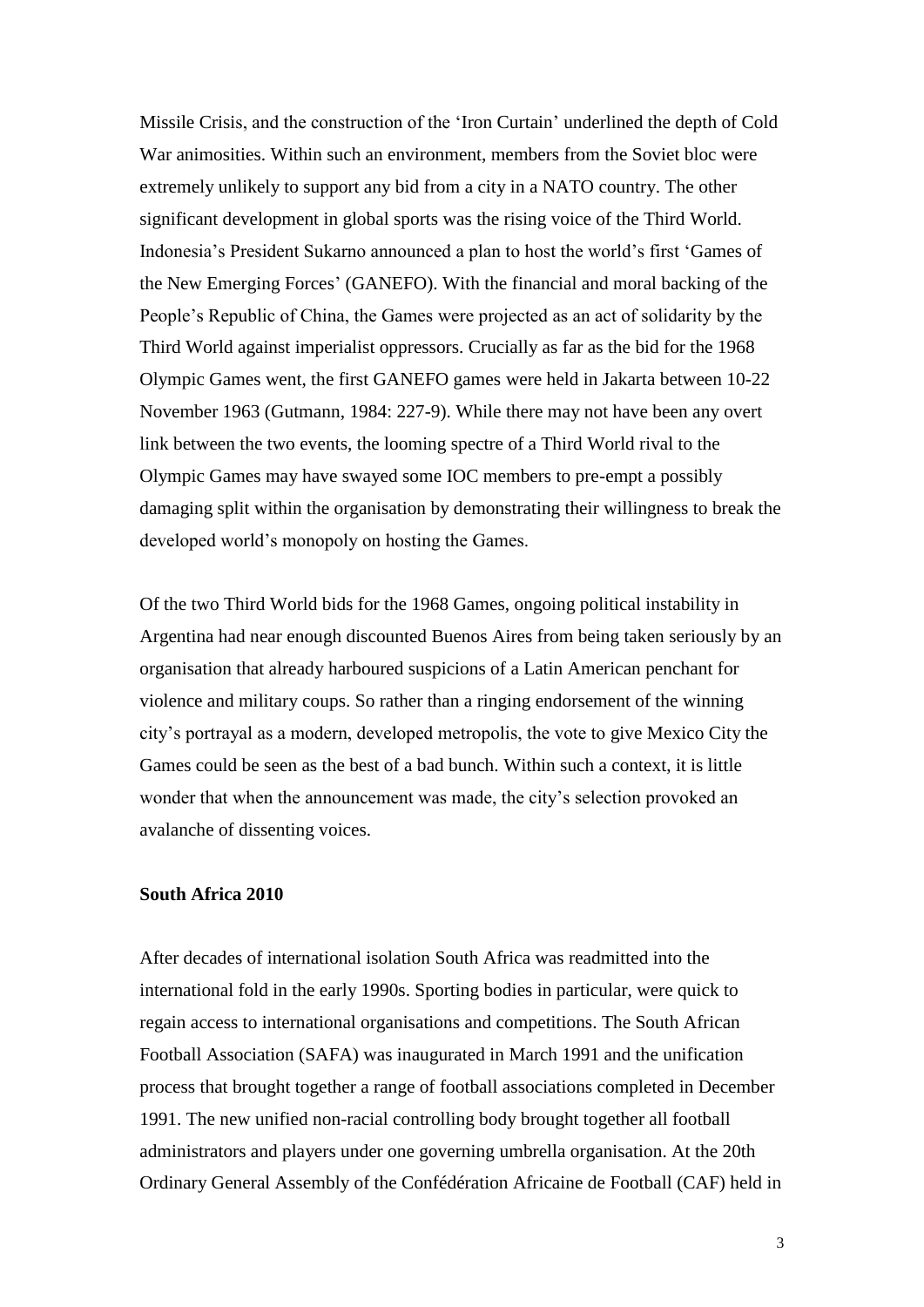Dakar in January 1992, the body granted membership to SAFA and recommended it be readmitted as a member of the FIFA. $<sup>1</sup>$  SAFA formally applied for readmission to</sup> FIFA with the endorsement of the National Olympic Committee of South Africa (NOCSA) and the African National Congress (ANC). A FIFA delegation visited South Africa in April 1992 and in correspondence with the general secretary of SAFA, Solomon Morewa, João Havelange, FIFA president noted "I was pleasantly surprised by the excellent sports facilities, the administrative installations and by the work you have achieved for the benefit of football in your country…As soon as the decision to re-admit you to the great FIFA family has been taken, we will contact you…thus enabling you to strengthen your position as one of the leading Football Associations in the African continent'.<sup>2</sup> SAFA was readmitted to FIFA in July 1992.

Members of the SAFA executive attended the World Cup Finals held in the USA in 1994, and in September of the same year corresponded with FIFA and bid for the 2006 World Cup. SAFA stated that

we hereby formally lodge our bid with your honourable selves to host the 2006 games in South Africa…we feel very excited to lodge this application and would like to assure you that we have the capability, competence, and skills to manage this great event. We also rightly believe that we are the best qualified country in Africa to host the World Cup for the first time on this great continent of Africa.<sup>3</sup>

FIFA"s general secretary, Joseph Blatter thanked SAFA for their bid but informed the Association that the 'bid procedure for 2006 had not yet been opened'.<sup>4</sup> In September 1995, Ian Riley, Tournament Director for the 1996 African Cup of Nations competition requested information on the 'bidding procedure for the World Cup'.<sup>5</sup> In 1997 Molefi Oliphant became president of SAFA and Irvin Khoza SAFA executive member pushed the idea of hosting the World Cup. Danny Jordaan, as an ANC member of parliament referred to a bid in parliament to stage the World Cup. Khoza became the vice-president of SAFA and Jordaan the chief executive officer (Griffiths, 2000). The 2006 bid was launched at the CAF congress in Ouagadougou, Burkina Faso in February 1998. Brazil, England, Germany, Morocco and South Africa bid for the 2006 World Cup. The vote held in July 2000 was controversial as South Africa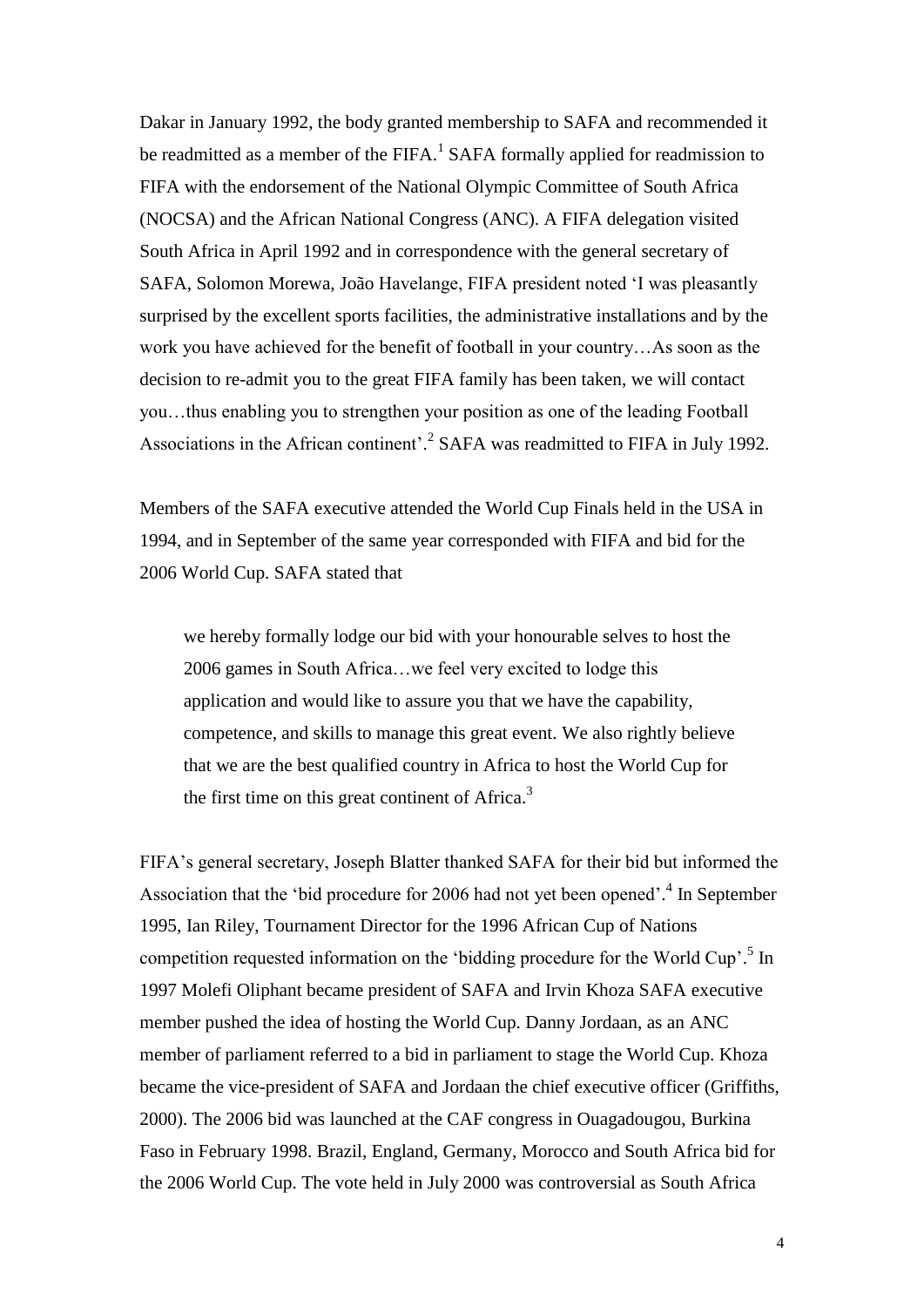lost the final vote by 12 to 11. Edward Griffiths former newspaper journalist and consultant on the 2006 and 2010 bids noted in a recent interview that "the manner in which South Africa lost the 2006 bid certainly strengthened the government's resolve to bid for 2010 and of course the playing field was made more attractive because of the rotation principle'.<sup>6</sup> Griffiths suggests 'it was the key focus preying on the guilt of the membership or the executive committee saying it is a hundred years and you haven"t even looked at Africa yet Africa has contributed tremendously to world football, so really it was the sympathetic vote'.<sup>7</sup>

The 2006 FIFA Evaluation Team had noted that South Africa"s sports infrastructure was ready to host the event. In 2000 FIFA announced the rotation principle for future World Cup tournaments and as a result Africa would host 2010 and South America 2014. However, in 2007 FIFA rescinded this decision and for the 2018 tournament any member can bid to host the Finals. Egypt, Libya, Morocco, South Africa and Tunisia bid for the 2010 tournament. FIFA"s Inspection Group team ranked South Africa ahead of the other candidates and noted the country "has the **potential** for an **excellent** World Cup (FIFA, 2004: 8). The report also stated that a South African World Cup would "generate significant unity amongst ethnic groups [and] the legacy compared to the investment needed will be a great contribution to the country" (ibid). In the vote in May 2004, South Africa beat Morocco by 14 votes to 10 in which it is alleged the four CAF members from Botswana, Cameroon, Mali and Tunisia voted for Morocco.

# **Rationales at the level of the international**

While there is no shortage of literature on events surrounding Mexico's staging of the 1968 Olympic Games, the focus tends to be quite narrow. Some literature deals with accounts of the 1968 Olympics considering the performances of athletes competing in the rarefied atmosphere of Mexico City (see Brasher 1968 and Cootes, 1968). Likewise, the podium protest of Black-American athletes at Mexico has produced recent studies looking at the broader significance of the protest within Civil Rights movement in the late 1960s (Bass, 2002 and Hartmann, 2003). The traumatic culmination a Student Movement which resulted in the deaths of hundreds of students in Mexico City days before the Olympics began has created a genre of studies.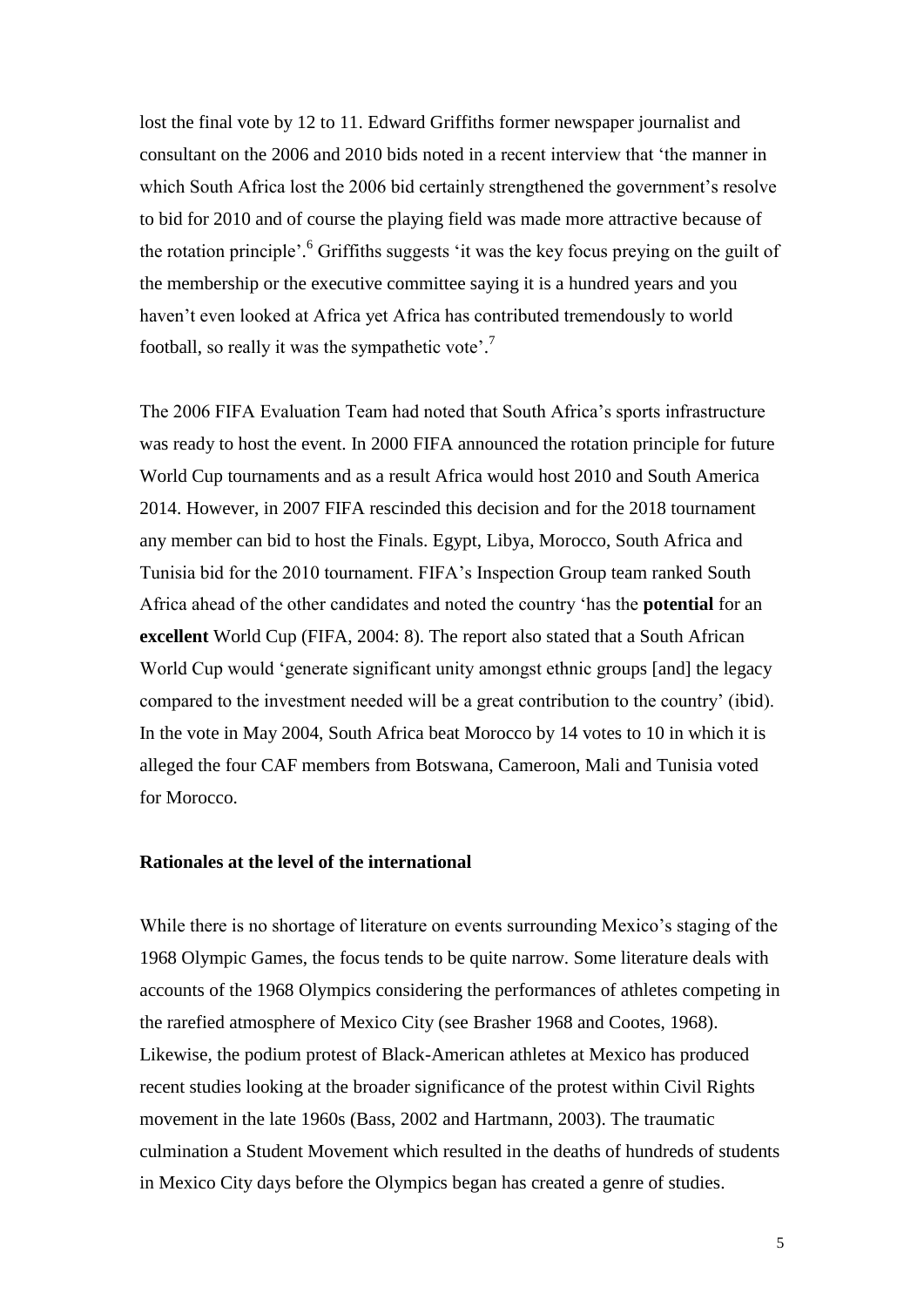Predominantly, although by no means exclusively, Mexican, the imperative in these studies is to understand the political antecedents and consequences of the movement. Only in recent times has a more balanced approach begun to emerge (see Gilabert, 1993 and Scherer García and Monsivaís, 1994). Ariel Rodríguez Kuri (1998 and 2003) has extended his long-term interest in the historical development of Mexico City to incorporate the ways in which the hosting of the Olympics impinged upon the city"s politics, society and landscape. Joseph Arbena"s (2002) treatment of the Olympics, to a large extent places the Games within the context of a country on the threshold of first-world status and anxious to display its credentials on the global stage. Most recently, work by Eric Zolov (1999, 2004 and 2005) questions this portrayal of a nation"s confident march towards the first world and the 1968 Games as a crowning glory of such an achievement. He suggests that the student movement was a reflection of a greater disquiet within Mexican society that was merely brought into sharp focus in 1968. Aspects of the present paper, represent part of a larger initiative to extend Zolov"s argument both in time and theme so as to gain a richer understanding of the many facets of Mexico"s hosting of the Olympic Games (Brewster and Brewster, 2006).

International concerns over the IOC decision to award Mexico City the Games were as vociferous as they were diverse: the altitude, poverty, instability, lack of infrastructure, and innate inefficiency combined to predict the certain failure of holding the Olympics in the "land of mañana". The ways in which the Mexican Organising Committee reacted to such accusations are revealing: they suggest members of an elite sector of Mexican society who were simultaneously affronted by the slur on their national character and yet deeply worried about the veracity of derogatory stereotypes emanating from the "developed" world which they aspired to join.

With regards to the one thing that Mexico City could not alter, its altitude, one gets some idea of the level of foreign hostility that the IOC"s decision provoked. A critical media, fuelled by concerns expressed by national governing bodies and international sports federations, predicted dire consequences if athletes were forced to perform at 6,500 feet. Despite various pre-Olympic trials and a reassuring report for an international scientific study, such concerns did not abate until the Games were over.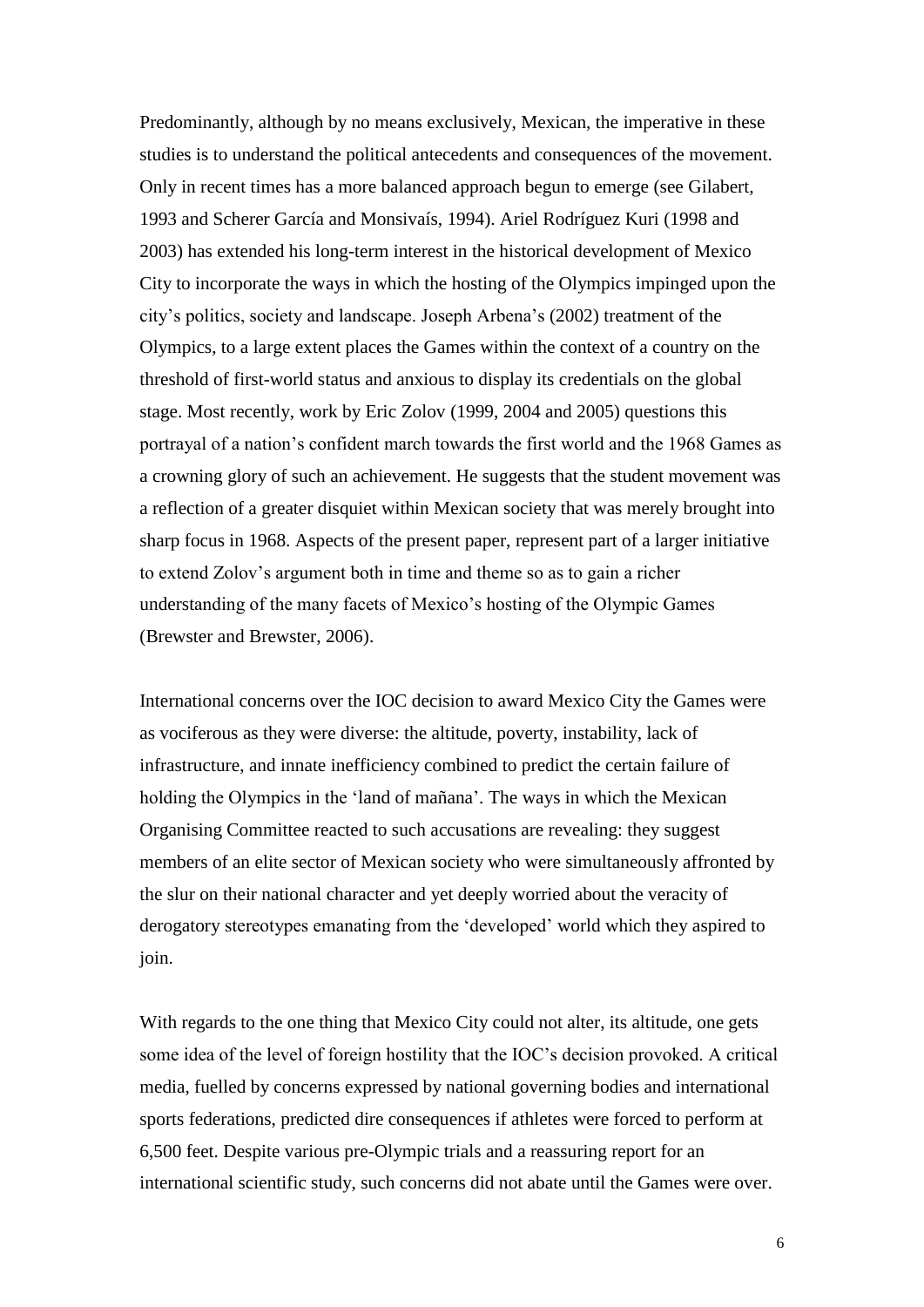IOC president, Avery Brundage, was forced to point out that "the Olympic Games belong to the world – North and South, East and West, hot and cold, dry and humid, high and low  $\left[\ldots\right]$ .<sup>8</sup> The important point to take from his response is that he felt it necessary to utter such words. The recent controversy over FIFA"s temporary ban on international matches being played at altitude suggest that the inclusive spirit of Brundage's message continues to fall on deaf ears.

What is clear is that the Mexican Organising Committee wanted to move the agenda onto those topics that might dispel negative national stereotypes and convince international opinion that Mexico City was not only high in altitude, but also in development and culture. Chairman of the Organising Committee, Pedro Ramírez Vázquez, suggested that his team"s task was to reconcile "sovereignty with non intervention', 'nationalism with universality', 'international coexistence with peace', "economic development with social justice", "material well-being with education and culture", "modernity with tradition" (cited in Rodríguez Kuri, 1998). If it could achieve this task, surely the world would have to reappraise its perceptions of Mexico and its people.

Addressing Latin America"s reputation for political instability, the Organising Committee issued press releases emphasising a U.S. style political constitution that had guaranteed uninterrupted civilian government for over three decades. With such stability came economic prosperity and the Organising Committee were keen to link their successful bid to international recognition of the fact that Mexico had enjoyed dynamic economic growth for over two decades. Gross domestic produce was growing at an annual rate of six to seven per-cent, and the expansion of social and welfare programs contributed towards convincing ordinary Mexicans that they were indeed living through what was often referred to as the 'Miracle Years'. In Mexico City itself, citizens could reflect on the recent completion of the national university campus, new housing complexes, and the beginnings of a new underground railway network as signs of such investment.<sup>9</sup>

Despite such aspirations, as international doubts over Mexico"s rhetoric of modernity and development continued, it appeared to alter the ways in which the nation used the Olympics to position itself on the world stage. While still sustaining its rhetoric of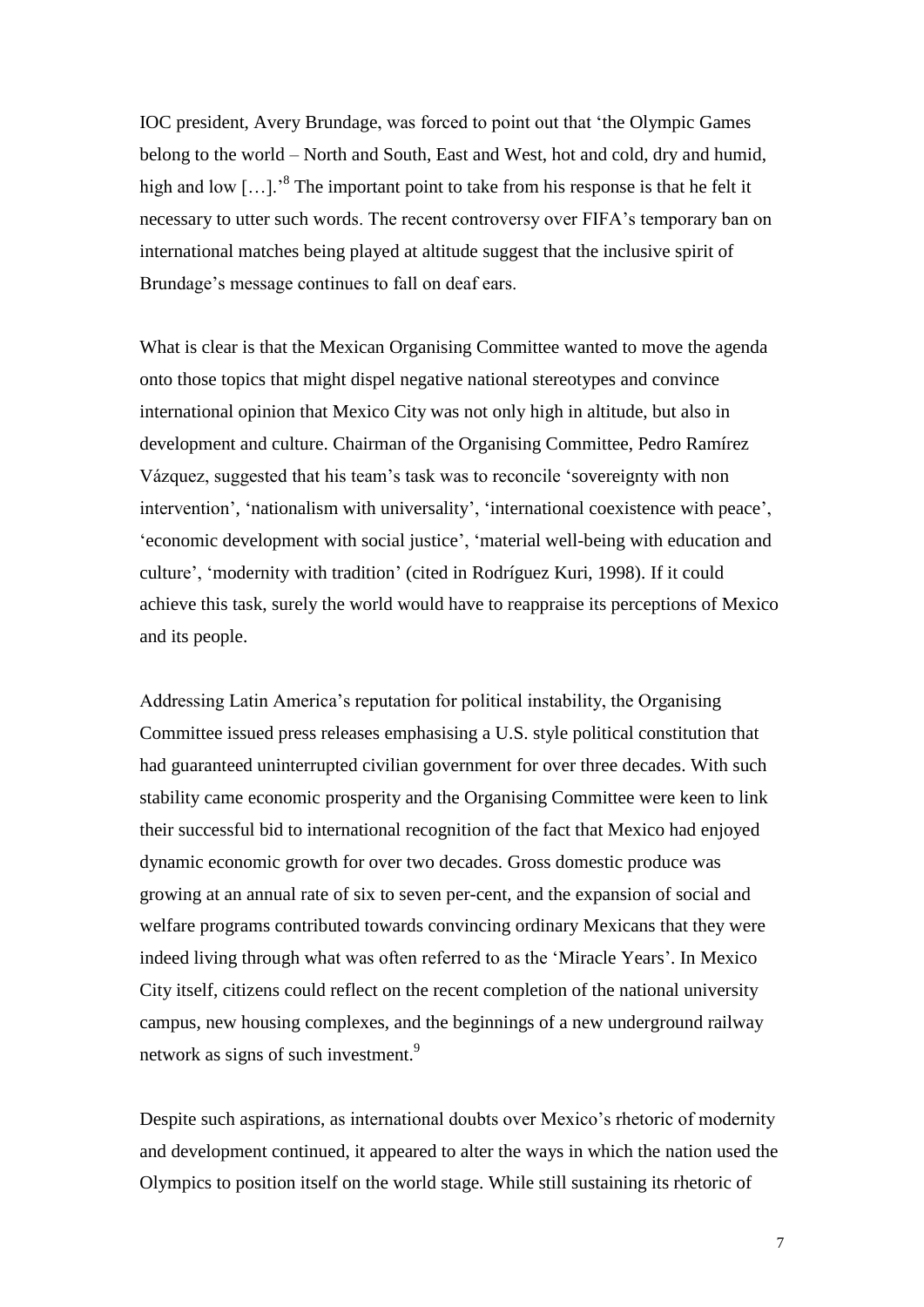suitability for first world admittance, it perceptibly moved onto the safer ground of defender of the weak. To a large extent, its portrayal as a channel for world peace was an easy hit: it fed directly into the apolitical rhetoric of the Olympic charter, but also spoke to Mexico's developing reputation as an honest broker in regional conflicts. With Cold War confrontation affecting all corners of the world, the so-called "Peaceful Games" were portrayed as an oasis of fraternity and joy. Far from the Latin American stereotype of impulsiveness and irrational violence, the white dove of Peace that adorned all official Olympic literature was a constant reminder of the calm, conciliatory nature of the host"s diplomatic stance.

A measure of protection from the barrage of foreign doubters also came from the Organising Committee"s emphasis on Mexico"s regional importance. As one of Latin America"s more significant economic and political powers, the Olympic Games offered a chance for the country to reconfirm its traditional role as a regional leader and voice of Latin America to the outside world. The Committee"s aspirations were made clear in June 1968, when it launched the first of a series of radio "chats":

Mexico's commitment is, in reality, a commitment by all countries who speak Spanish, especially those in Latin America. That's why the committee wants as many Americans as possible to give a demonstration of what they can do through Mexico. Hence, the Olympic committee wants American radio stations to take a few minutes to inform their listeners of what"s happening in Mexico and thus to show the organising efficiency and capacity of Latin Americans.<sup>10</sup>

A dominant theme of the series was the fraternity among Latin American countries, a fraternity that the Mexican Ministry of Sport reinforced by offering training facilities and financial support to the less wealthy nations of Central America to help them prepare and compete in the Games.<sup>11</sup>

While neither of these postures required active engagement on the part of hostile international opinion, Mexico found itself in the middle of a much more contentious problem surrounding the question of South Africa"s participation in the Games. Following a wave of de-colonisation, the Mexico City Games were the first to which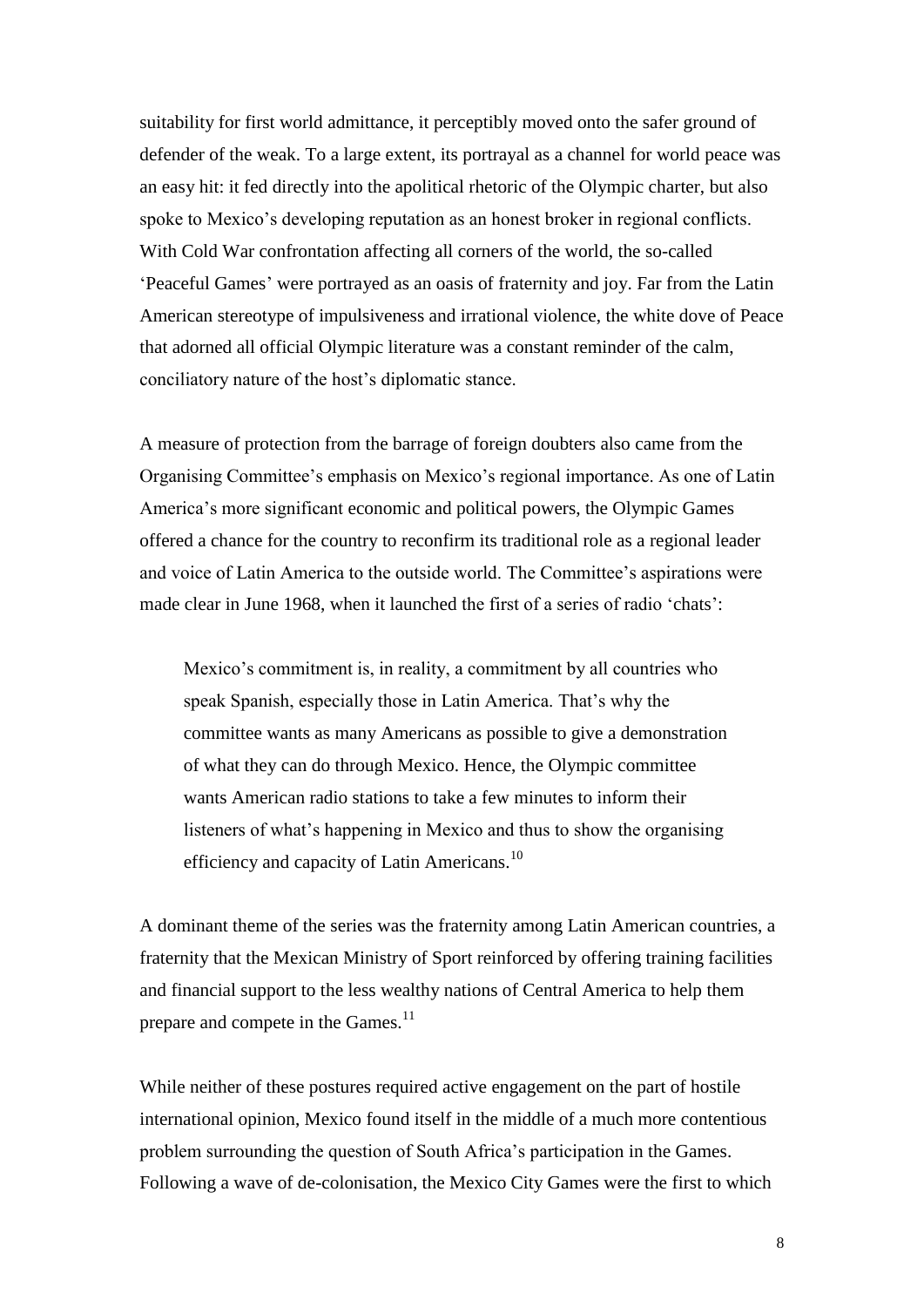many newly-formed African nations were invited to compete. With a widespread boycott by other African nations likely if South Africa"s invitation was not rescinded, president Díaz Ordaz made it clear to the Organising Committee "that those South African bastards should not come to the Games'.<sup>12</sup> In demanding South Africa's exclusion, the host was engaging in a high-risk strategy as many Western countries were adamant that the Olympic Charter demanded South Africa"s right to participate. Why did Mexico risk so much? Its unwavering stance lent much credence to its image as a defender of the dignity of Third World countries. Yet was this sufficient reward for the Mexicans to gamble so much in defence of the young African nations? Pragmatically, if up to thirty-two African nations had boycotted their first Olympic Games, it would have been a considerable blow to Mexico City's reputation as host.<sup>13</sup> Yet it could also have been that, as nations of the IOC marshalled their forces on either side of the apartheid issue, the Organising Committee was determined not to let their Games be hijacked by international heavy-weights. $^{14}$ 

Taken together, then, we have a multiple, often contradictory, self portrayal of Mexico on the world stage. Eager to counter erroneous stereotypes of its country and people, the Organising Committee wanted to emphasise a modern, forward-looking country; a country of the developed world, but also one that sought to retain its leadership role within the region and the developing world; a country that in the midst of global conflict, could offer an oasis of peace. In large measure, South Africa"s hosting of the 2010 FIFA World Cup presented similar hurdles to those confronted by Mexico forty years earlier.

A burgeoning literature considers South Africa and sports mega-events (Alegi, 2001; Black and Van der Westhuizen, 2004; Cornelissen, S. 2004a, 2004b, 2007, 2008; Hiller, 2000 and Swart and Bob, 2004 amongst others). In his assessment of the 2006 World Cup bid, Alegi (2001) suggested the following underlying objectives to host the Finals. Firstly, to increase the international exposure of the country and that would have a positive impact on the domestic tourist industry in particular. The second objective was to evoke national unity and pride and finally the World Cup offered "local powerbrokers an opportunity to renegotiate or consolidate their positions with the power structures of South African sport and society" (Alegi, 2001: 4). Cornelissen (2004) offers an interpretation of the narratives and legitmations in the Moroccan and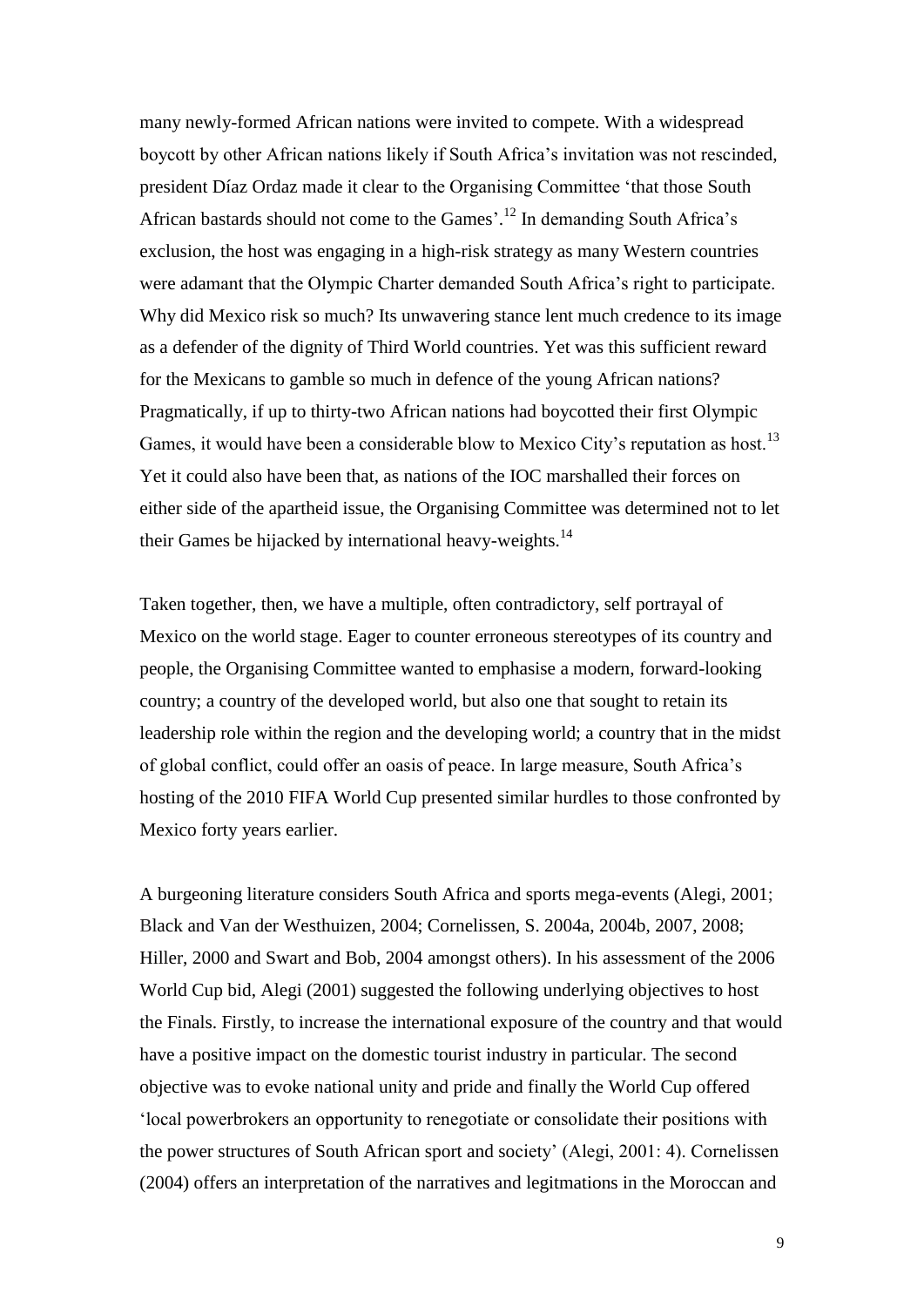South African bids of 2006 and 2010. She observed that both countries cast themselves as "the gateway to Africa" and "as true African representatives" (Cornelissen, 2004: 1302). Cornelissen and Swart (2006) noted the predominant features in South Africa"s bids for sports mega-events. These are broad developmental goals closely linked to an African revival as envisaged by Mbeki"s African Renaissance. In more recent work, Cornelissen (2007) referred to factors that make the hosting of the tournament important. These are "politico-economic processes", 'capital expenditure', 'sport's development' and South Africa's role as "Africa's representative"" (Cornelissen, 2007: 244).

It is useful to consider the 2006 and 2010 bid books in detail as overlapping themes emerge and certain projections are made. The organising committees of both campaigns emphasised the following broad themes: a Pan-Africanist rhetoric and imagery; a discourse of development and modernity; the country as a young and stable democracy; possessing infrastructural and human capacities; low risk in terms of insurance due to having hosted previous tournaments and a finically secure option; and finally South Africa had "world-class" stadiums, with "excellent" transport, 'advanced accommodation structure'; information technology and a 'mature' media with South Africa ranked first in Africa in terms of the Press Freedom Index.

In his discussion of the 2006 bid Alegi (2001: 7) noted the "pan-Africanist slogan... reminiscent of the international struggle against apartheid... [and that] [e]conmic arguments buttressed ideological ones". This pan-Africanist appeal is evident in the 2006 and 2010 bids in terms of imagery and text. On the cover of South Africa"s 2006 bid book, a small African mask is painted in the colours of the South African flag and on the first page "Africa"s Call" is superimposed on a fluttering South African flag. At the start of each new section a wild animal and its strengths are depicted. The theme of "Africa"s Call" runs throughout the 2006 submission. In Nelson Mandela"s letter in the 2006 bid book, he states "Africa"s time has come". In the introduction to the 2006 bid book the authors argue that:

awarding the 2006 FIFA World Cup to South Africa will advance football"s globalization and enhance FIFA"s position as the preeminent sports organization in the world. A South Africa World Cup can further

10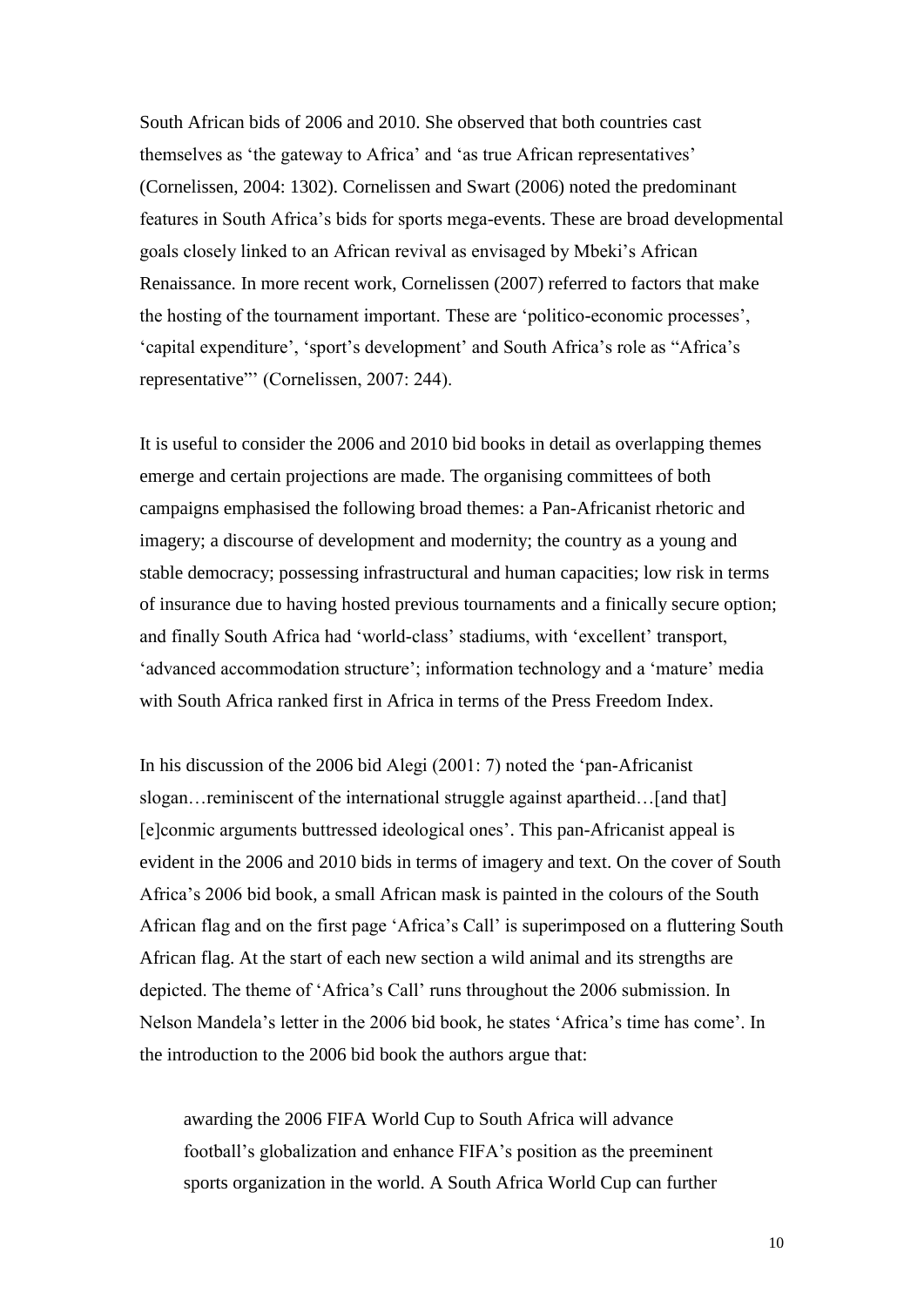the FIFA Executive"s global statesmanship, as supporters of South Africa"s peaceful transition to democracy and as important architects of Africa"s 21st century. (SAFA 2006 bid book: 2).

The ongoing discussion refers to the exploits of African players particularly in Europe and the successes of African clubs and national teams. The document alludes to a pan-Africanism where:

all of Africa cheers the success of African teams. There is continental pride in Africa"s success, and in celebrating what Africans can achieve. When Nigeria captured the 1996 Olympic gold medal, the entire continent was uplifted. A FIFA World Cup hosted by South Africa can again uplift all of Africa, and guarantee its ascendance in world football in the new millennium (ibid).

Roger Milla, the Cameroonian star of the 1990 Finals, declared that "I am supporting this bid…because it is an African bid, and we have waited long enough to host a World Cup in Africa" (quoted in Griffiths, 2000: 116).

The 2010 bid book<sup>15</sup> substantially longer and more detailed than the 2006 version, also used a fluttering South African flag to box the four parts of the bid. Each of the separate bid documents were graced with an attractive young black women dressed in a football related motif with a header strap that referred to "Africa"s Stage". Rather than employing the African motifs of wild animals and their attributes as was the case in the 2006. The 2010 bid book employed images of young attractive people from a cross section of ethnic groups.<sup>16</sup> Griffiths remarked that '2006 was a global campaign and 2010 was an African campaign, so the animal thing wasn"t going to work or be so striking'.<sup>17</sup> In the 2010 bid book a letter from Mandela, now a Patron of the South Africa 2010 bid stated that "this confidence was borne out by the historic decision [...] the 2010 World Cup finals would be staged in Africa. By this one gesture, by this unequivocal recognition that Africa had waited long enough to stage the showpiece of football, FIFA proves itself to be a great body able to make great decisions" (SAFA 2010 bid book: 10). The official emblem and poster of the 2010 Finals are distinctly pan-Africanist. The emblem depicts a figure resembling a rock art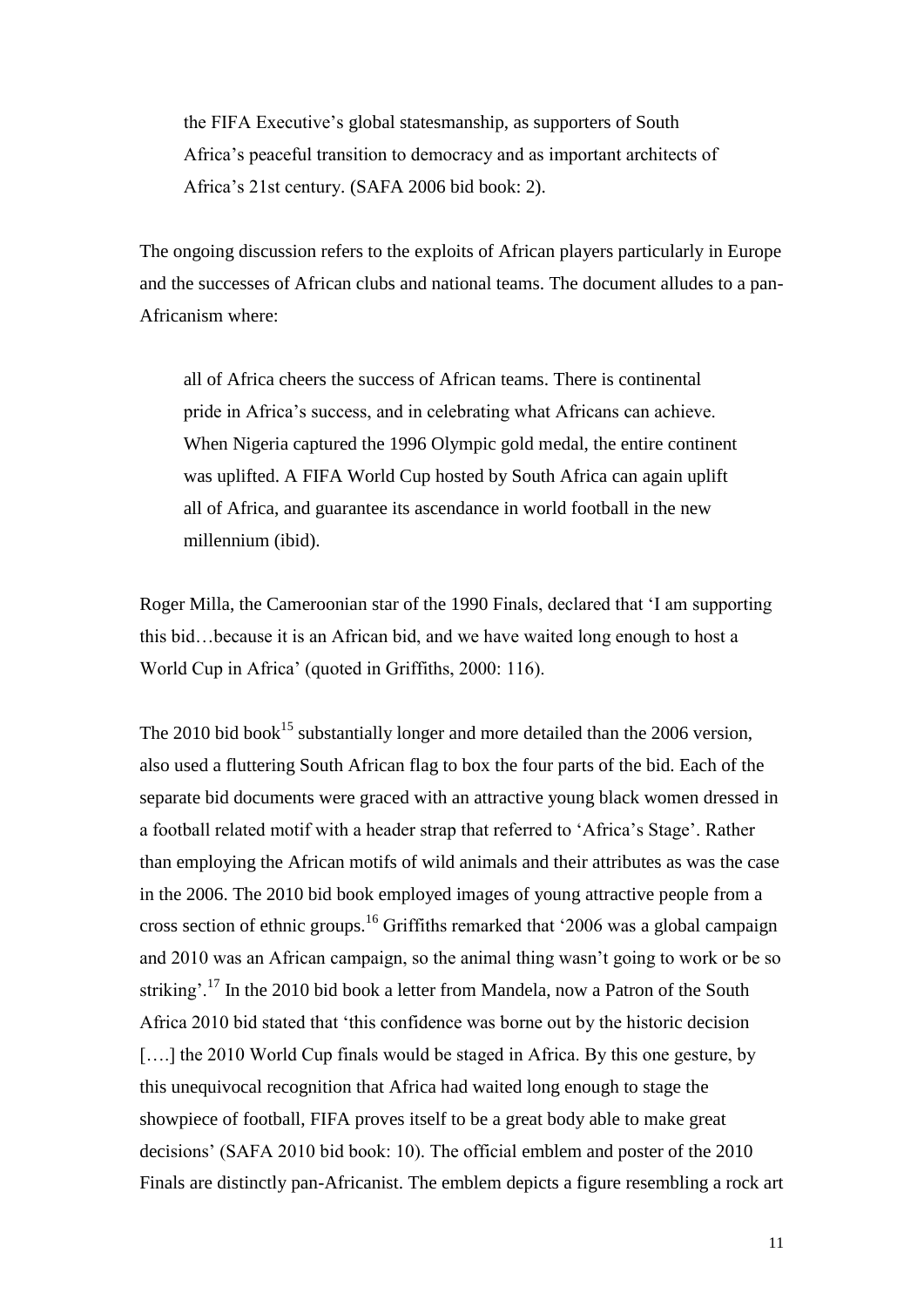painting against a brightly coloured African continent. The poster depicts a man"s head at the top of the African continent heading a ball. Jordaan noted that

the official poster symbolises the important role of football in the history, tradition and culture of the African continent. It"s also a recognition that football has always been an inspiration for a better future and a generator of hope in Africa. It recognises that Africa has a football face and a football heart. (quoted on www.fifa.com).<sup>18</sup>

Linked to the pan-Africanist rhetoric and imagery is a discourse of development not only limited to South Africa. This developmental discourse is evident in the 2006 and 2010 bid books were "…a South African FIFA World Cup can help bridge the gap that exists between Africa and the rest of the world, both in human and sporting term [and] …as South Africa will represent all of Africa in hosting this event, South Africa pledges to support further soccer development on the continent" (SAFA 2006 bid book: 2). The authors continue and suggest that "the FIFA World Cup in South Africa will contribute to the realization of the Social Miracle and Economic Miracle to complete reconciliation and bring a brighter future not just for South Africa, but all of Africa" (SAFA 2006 bid book: 3). Finally, the 2006 bid book combines the developmental and symbolic logics of hosting the tournament in South Africa by stating that "…the 2006 FIFA World Cup will provide a strong foundation to substantially enhance African football, particularly at grass roots level, and will strengthen bonds between South Africa"s people and the game. It provides a symbolic focus for President Mbeki's vision of an African Renaissance in the 21<sup>st</sup> century' (ibid).

In the 2006 bid book president Thabo Mbeki linked the development of African football to a broader "African developmental focus". He noted in his covering letter that

'as we enter the next millennium, as Africans, together with FIFA, I believe we have a responsibility to assist the millions of young African footballers to achieve their dream of making this continent the mecca of

12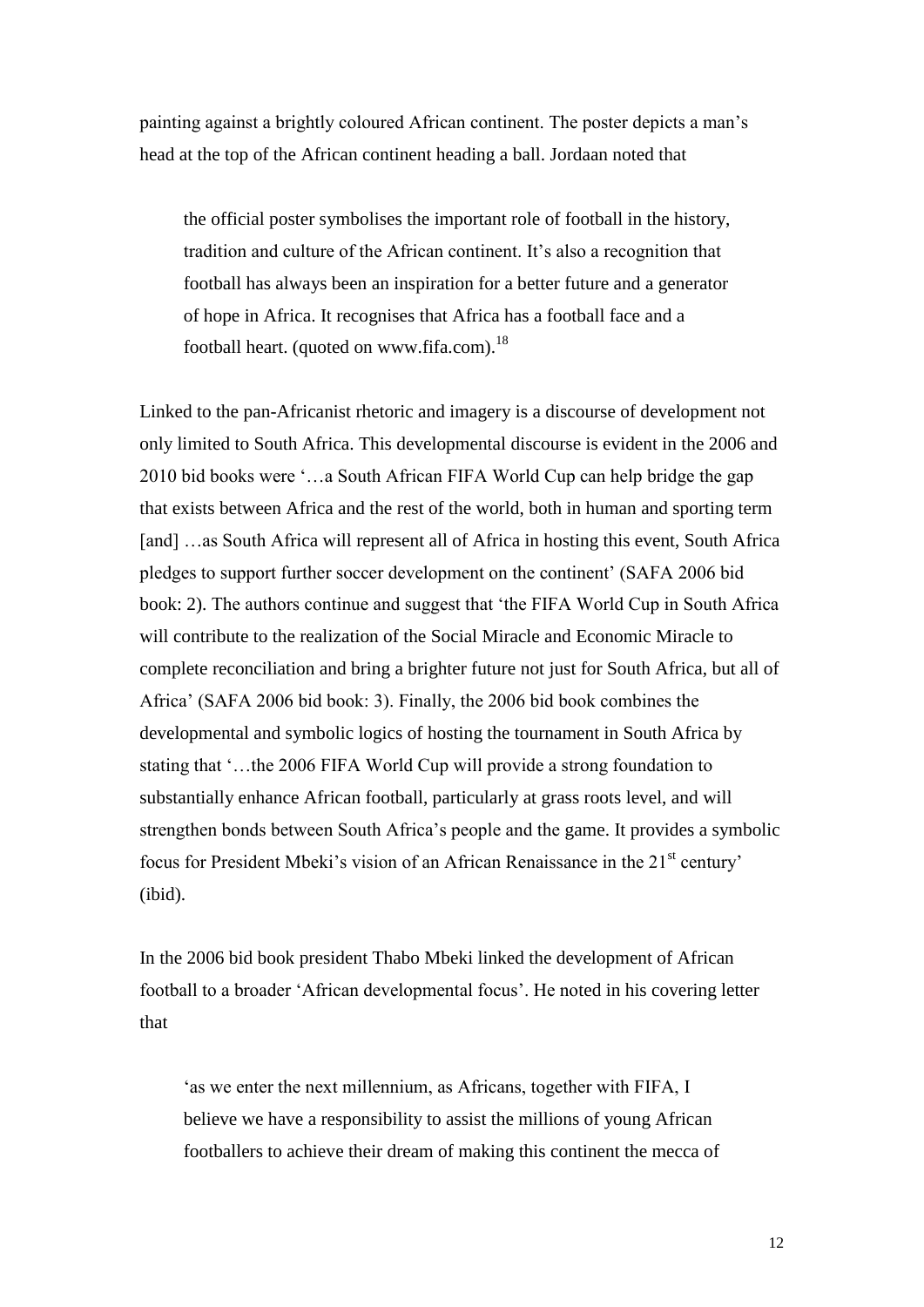soccer…together with FIFA we hope to add to the momentum of making Africa the developmental focus of the next millennium".

In his covering letter in the 2010 bid book, Mbeki focussed on the potential strengths of South Africa in which

our mission is to demonstrate our modern stadiums, world-class infrastructure, advanced technology, mature business systems and proven organisational capacity; and to offer our nation for your consideration as a dependable, secure, enthusiastic and vibrant host for world sport"s greatest…the foundation of the bid lies in our resolve to ensure that the 21<sup>st</sup> century unfolds as a century of growth and development in Africa (SAFA 2010 bid book: 3).

Moreover, Mbeki clearly linked the 2010 World Cup bid to the New Partnership for Africa"s Development (NEPAD) whereby "the successful hosting of the FIFA World Cup in Africa will provide a powerful, irresistible momentum to this African Renaissance…We want, on behalf of the continent, to stage an event that will send ripples of confidence from Cape to Cairo – an event that will create social and economic opportunities throughout Africa" (SAFA 2010 bid book: 3). Ian Riley, consultant on the 2006 and 2010 bids suggested in a recent interview that "it has to benefit the whole of Africa and if South Africa delivers a first world World Cup then they are doing Africa proud, they are representing a continent'.<sup>19</sup> In addition, Riley noted that '2010 became a catch phrase for the initiation for government projects' such as the taxi recapitalisation, and infrastructure and transport related initiatives.

In the 2010 bid book references are made to the legacies of newly built and upgraded stadiums that "forms a crucial part of the overall strategy to leave a lasting legacy…when the tournament is over, continue to have a positive, relevant impact on local communities for decades to come…not only spreads delight for a month, but substantially and visibly improves the lives of millions of South Africans" (SAFA 2010 bid book: 10/16). In the case of the stadium in Port Elizabeth, "SAFA is determined that the new stadiums be built both to meet the requirements of hosting a FIFA World Cup and thereafter serve local people in a practical, relevant manner"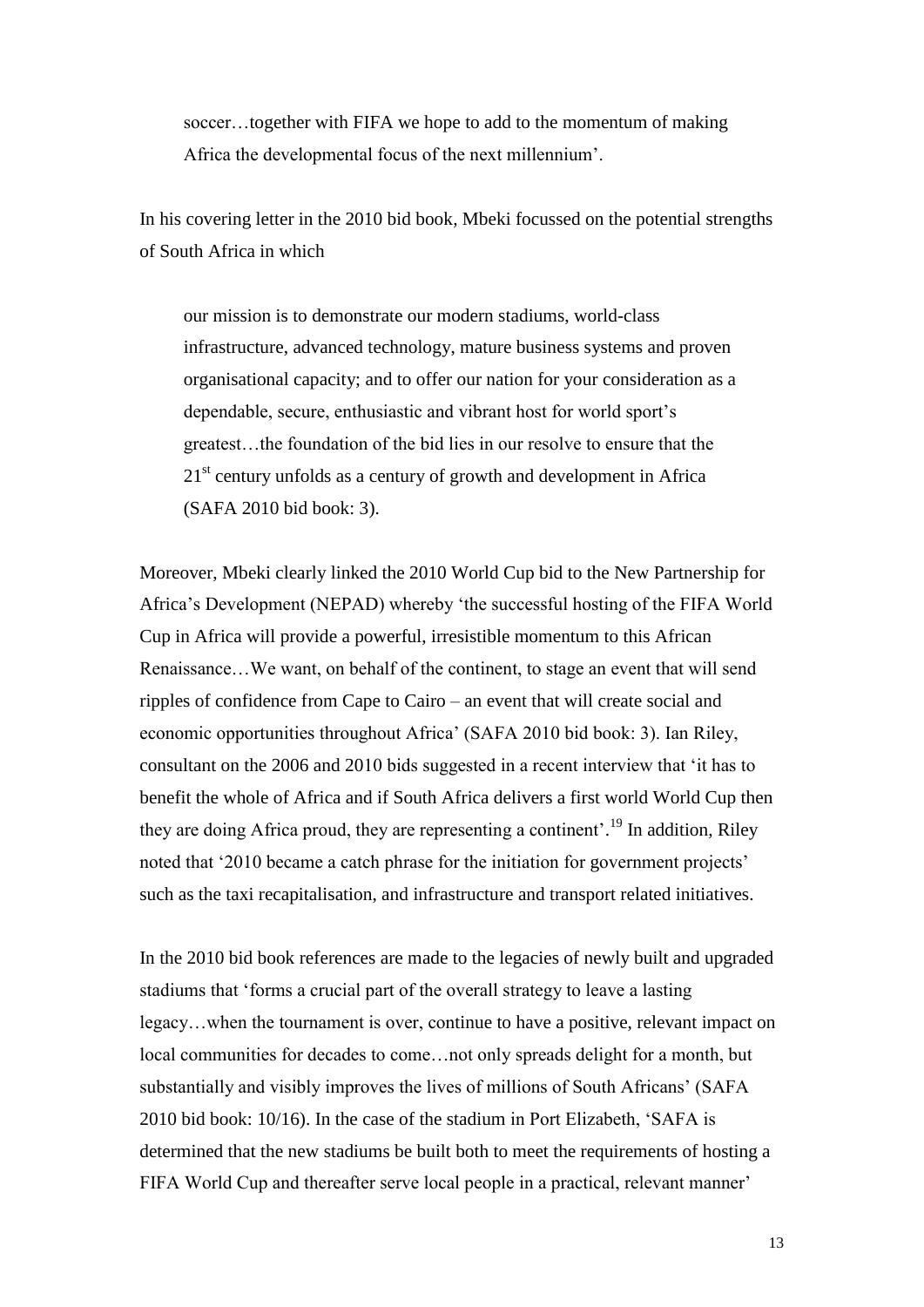(SAFA 2010 bid book: 20). In Polokwane, "…to create world-class facilities in historically deprived areas and to build stadiums in an economically viable manner that offers enduring benefit to the community for many decades to come" and finally in Tshwane "…to address the longer-terms needs and desires of an historically deprived local community" (SAFA 2010 bid book: 20).

It is evident in the 2006 and 2010 bid books that a distinct South African identity is portrayed. Molefi Oliphant noted that "we intend to show the world the miracle that our young, but mature, democracy has produced by doing our utmost to host the most successful tournament ever…We await the opportunity to illustrate how we can use our capacity to host this event for the good of African football and the good of the game!" (SAFA 2006 bid book: 7). In the 2006 bid it was argued that South Africa possessed a "culturally diverse democracy; world-class telecommunications infrastructure; state-of-the-art stadia ready to host the World Cup; most accessible country in Africa; sophisticated tourist and accommodations industry; first class road and rail network; corporate centre for Africa and successful host of major international events" (SAFA 2006 bid book: 1). Indeed in the 2010 bid book it was exclaimed that "since 1994, optimism has become a national trait. Where the popular mood in many other countries around the globe often leans towards apathy and cynicism, South Africans remain excited and enthused. Some might suggest we are naïve and innocent, but this is a country that asks "Why not?" rather than "Why?"; a country that is quick to rally behind the standard of a noble cause" (SAFA 2010 bid book: 2). Moreover, "South Africans have risen to the task. South Africa has a track record in meeting major challenges as a nation. We have overcome the challenges of the apartheid in sport and society. As a united democracy, we have hosted many major international events successfully" (SAFA 2010 bid book: 1/4).

In the 2010 bid book the country was portrayed as a viable candidate to host the tournament in which "the essence of our proposal is simply that South Africa is best equipped to host a successful, administratively seamless, financially strong, and emotionally joyful festival of football" (SAFA 2010 bid book: 1/4). However, the 2010 bid book notes that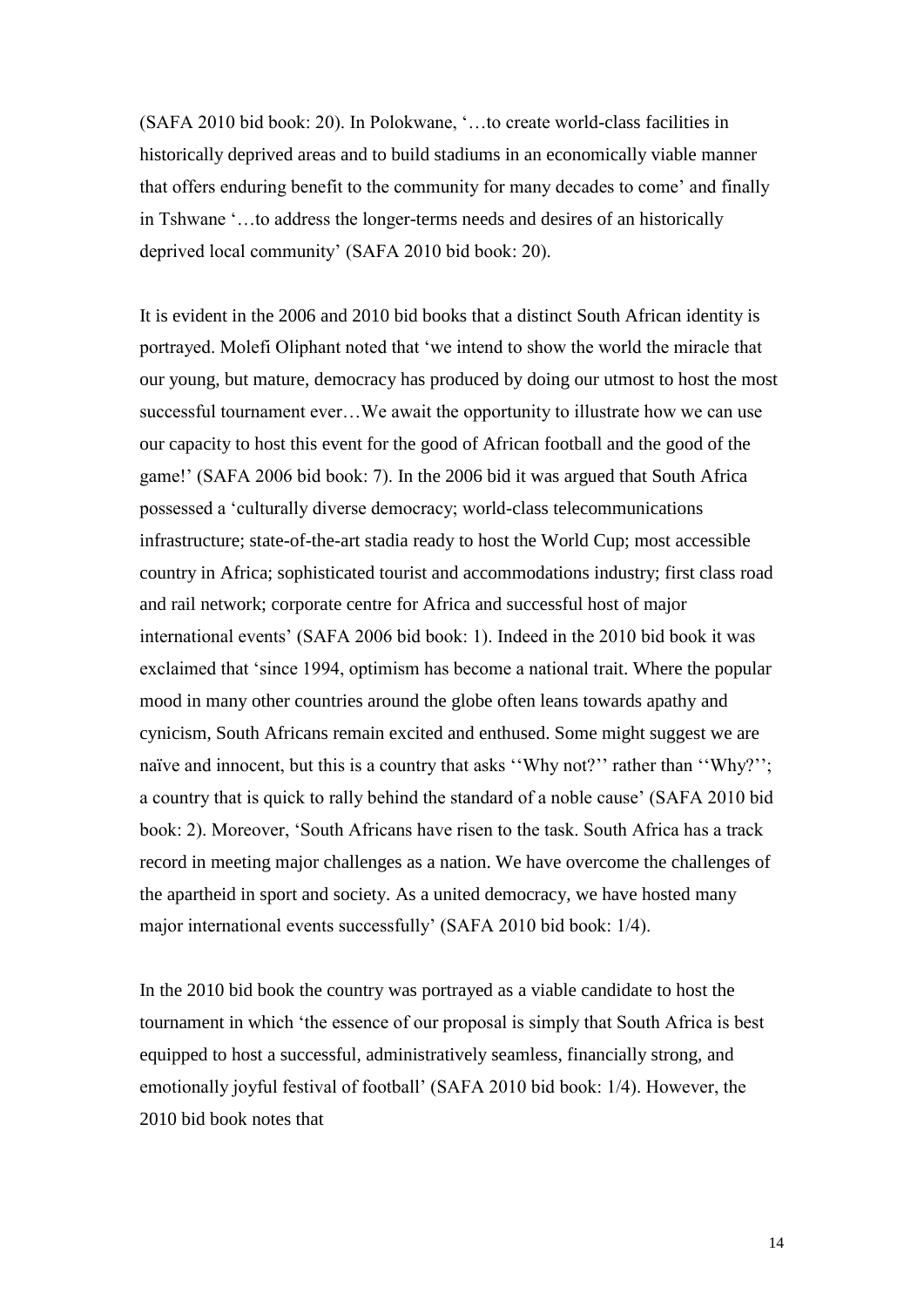may be the strongest dimension of this bid, the compelling reason why South Africa is ready, is to be found in our commercial maturity, physical infrastructure and human skills…our banking sector is advanced, our economic status is clear and stable, and our prospects are excellent – so, many FIFA sponsors continue to invest heavily in South Africa…South Africa can compare with any country in Africa, indeed, any in the world…This is no accident, because since 1994, South Africa has progressed carefully and deliberately through a process of education in the art of staging major international sports events" (SAFA 2010 bid book:  $1/6 - 7$ ).

The strengths depicted by the organising committee in terms of infrastructure and human capacities are buttressed with a clear financial message.

In the 2006 bid it was stated that the tournament "will allow the continent greater participation in this dynamic economy" (SAFA 2006 bid book: 4). The 2010 bid suggested "South Africa is deemed by the global insurance market to represent such a relatively low risk [and] commercialisation will be the main revenue engine for the 2010 FIFA World Cup" (SAFA 2010 bid book: 6). Moreover, in the 2010 bid noted that "…it is widely recognised that consistent growth, a stabilising local currency and developed financial, legal, communications, energy, and transportation sectors make South Africa the economic centre of the African continent' (ibid). In terms of infrastructure in South Africa, the 2010 bid noted that it "supports the most sophisticated free-market economy on the African continent' (SAFA 2010 bid book: 12). A distinct shift from broadly developmental rhetoric to a very specific South African centred rationale is evident.

The South African government stated that "we undertake to ensure that all guarantees are issued are binding for any and all relevant national state and local authorities at all times, including any an all succeeding governments and/or national, state and local government authorities" (SAFA 2010 bid book: 3/2). In this regard, Ian Riley noted "FIFA requires government to make some pretty wide ranging guarantees…I think South Africa has understood what is required and it is a significant investment…FIFA want the guarantee as they have requested...the wording of the guarantees is given to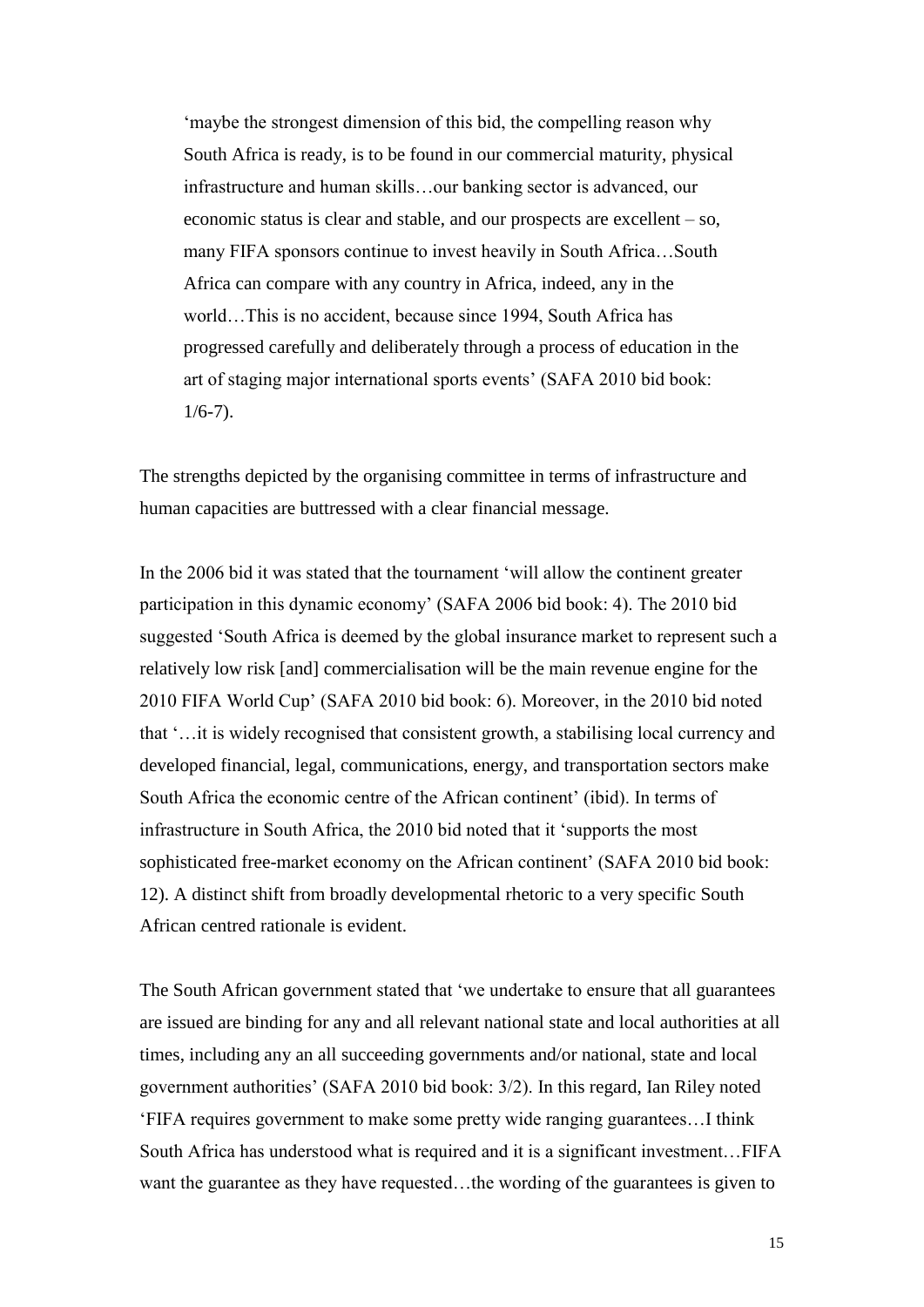you. This is a guarantee they require it is not really a debate'.<sup>20</sup> Griffiths suggested the "bid book are a lot of promises [and] FIFA are well schooled in making sure that you sign your guarantees'.<sup>21</sup> In their cover letter for the 2010 bid book Irvin Khosa, chairman and Danny Jordaan, CEO of the 2010 bid refer to the infrastructure already in place in South Africa and significantly, to the financial imperatives of hosting the tournament in the country. They suggest "our bid is based on internationally established business principles and is substantially funded by leading multinational companies. The FIFA family and partners will find a secure commercial environment for their investments in the event. Our financial planning and business structure offers comfort and confidence" (SAFA 2010 bid book: 8). In addition, they refered to the size of the South African economy and tourist market in relation to the rest of Africa and that "almost 80% of total sponsorship revenue of the African continent is generated within the borders of South Africa. We have developed a plan to present FIFA with a risk-free opportunity on African soil" (ibid). Finally, Khoza and Jordaan maintained that the award of the tournament to South Africa would "be the greatest gift to the people of our country and our continent" and that "we offer FIFA passion, profitability, precision (in administration) and the spirit of the African people for Africa"s first World Cup" (SAFA 2010 bid book: 11). The 2010 bid book states that "this is the essence of our bid. In one sentence, South Africa offers FIFA security through its commercial strength and advanced infrastructure, and the prospect of a joyful, happy, emotional first FIFA World Cup in Africa" (SAFA 2010 bid book: 1/7). The bid committee emphasized the financial imperatives in relation to the World Cup Finals.

# **Rationales at the level of the national**

Much of international scepticism about Mexico and South Africa"s ability to host the Olympic Games and FIFA World Cup Finals respectively stems from perceptions of conditions within the host countries; whether this be poverty, crime, political instability, corruption and inefficiency. Tactics for dispelling such concerns could not merely take place within the area of international posturing. Indeed, in recognising that some of the concerns may also be shared by sectors of the host nation"s own population, those responsible for bringing any mega-event are charged with the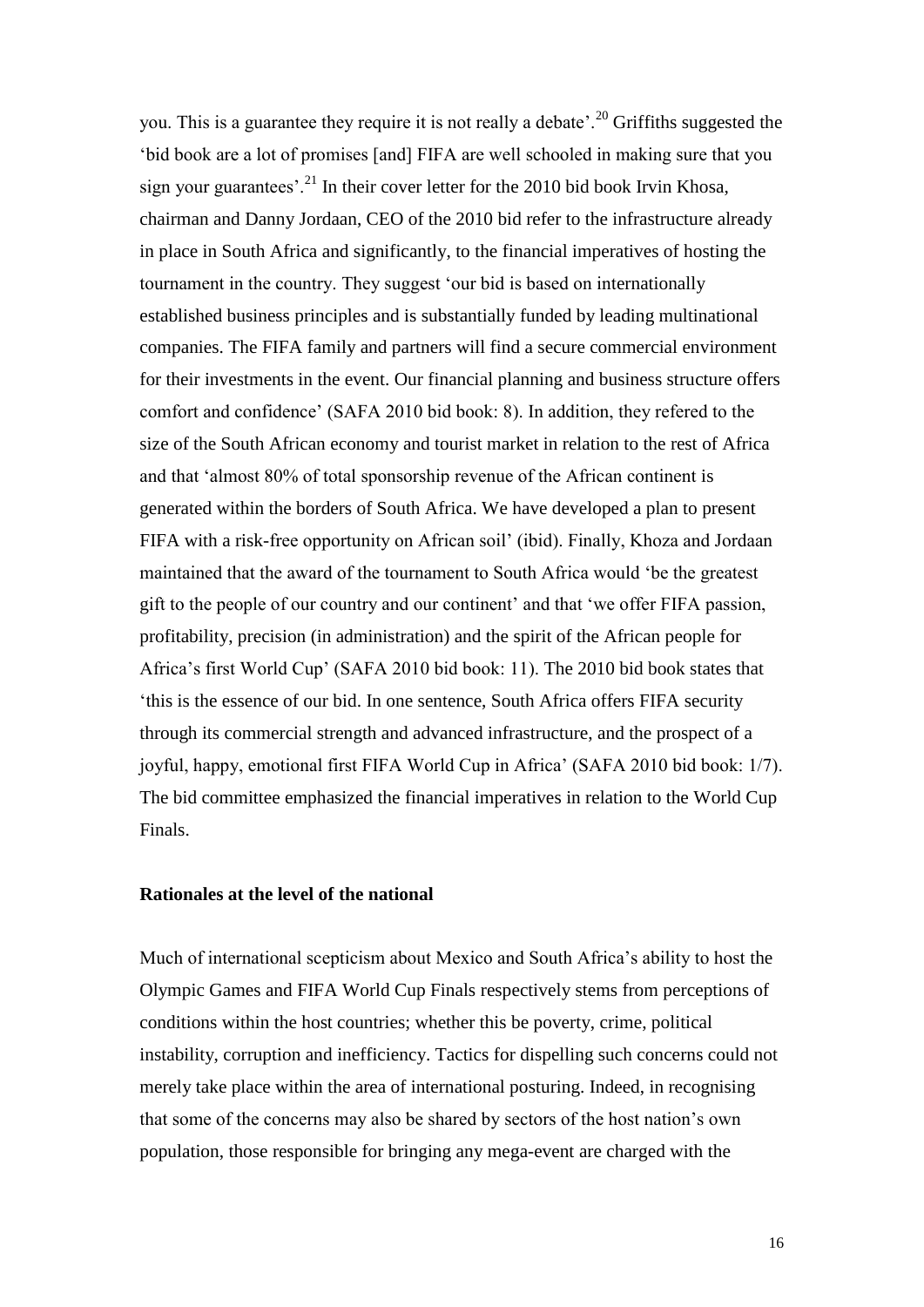equally important task of convincing their own people of the need to invest in the project's dream.

Set within the context of the ongoing racial and social turmoil tormenting its northern neighbour, the organisers of "Mexico 68" sought to underline the cultural and ethnic integration within Mexican society that had long been a central theme of government rhetoric. The problem the Organising Committee faced, however, was how best to portray this sense of inclusion and mutual appreciation. As had happened in previous decades of the twentieth century, the image of the indigenous in Mexico was idealised and civilised. A fundamental aspect of Mexico"s portrayal of their indigenous past was the resurrected myth of a 'Golden Age'. For a Mexican elite, long brought up on a diet of the Classics, the rather tenuous link between the Ancient Greeks and the Aztecs was too good an opportunity to miss. Poems, odes, and newspaper articles made knowing references to how the Hellenic spirits of the past would be rekindled among the temples of the Aztec gods.<sup>22</sup> The concentric lines of the 'Mexico 68' logo spoke directly to indigenous designs on pre-Hispanic ceramics displayed in the newly opened National Anthropology Museum. In this way, the indigenous past was being used to offer a cultured, acceptable visual image of the country. The Olympic Games gave an opportunity to develop a form of tourism that would appreciate Mexican cultural values and lend legitimacy to the elites" aspirations for their country to be seen in terms of modernity and sophistication. This was in great contrast to the image used two years later to celebrate Mexico"s hosting of the FIFA World Cup. The diminutive figure with a drooping moustache, cheesy grin, and wide sombrero played into a stereotype that Ramírez Vázquez scorned as being a crude commercial decision made 'by entirely different people for an entirely different audience.<sup>23</sup>

In terms of what it revealed about social dynamics, perhaps one of the most interesting aspects of Mexico"s preparations were the campaigns of beautification and public education that preceded the arrival of competitors and visitors. Part of the criticism against renovating areas of the capital city and constructing new sporting facilities fed into the more general concern regarding the redirecting of scarce funds away from social and welfare schemes. As one politician stated, "[these actions] are concerned less for the poor conditions in which people live and more by what such a sight says about Mexico to foreign visitors.<sup>24</sup> Yet a significant alternative strand of

17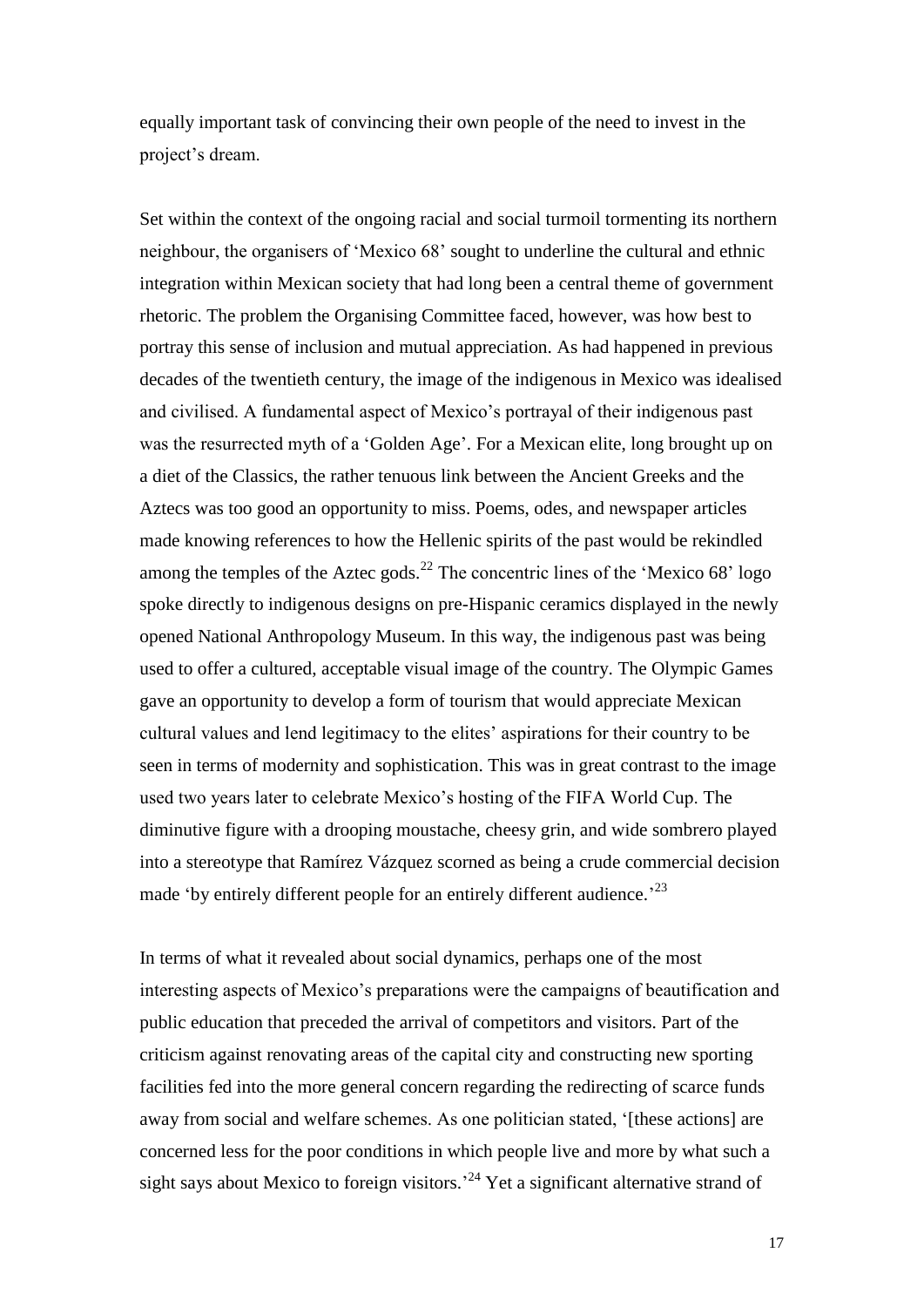criticism, voiced both at the time and afterwards, claimed that the whole nature of the campaign was in danger of removing the essential elements of the Mexican character from the Games and converting Mexico City in the cultural mode of the sophisticated West $^{25}$ 

Criticisms of this sort directly addressed the question of national image that was being created by the Organising Committee. The tenor of the debate suggests that there were many in Mexico City who believed that the city authorities and the Organising Committee were being more than a little disingenuous. They were trying to mould their countrymen and their country to suit their own aspirations, rather than having the confidence to reveal Mexicans for what they were. As if to confirm the lack of confidence the Organising Committee held for their own countrymen, the Committee launched a huge media campaign designed "to establish a sense of national responsibility' and 'to awaken the natural hospitality of Mexicans towards foreign athletes and visitors'.<sup>26</sup> In the final year of the preparations, 200,000 leaflets were distributed to offer advice on various aspects of being good hosts; 700 radio broadcasts; and 144 television broadcasts were made to push the message home.<sup>27</sup> These included a series of humorous 'shorts', two-minute commercials that were broadcast on television.<sup>28</sup> In each case, the message was clear: Mexicans needed to modify their behaviour to create a good impression, to present Mexico in the best possible light, and to lend dignity to the Mexican nation. Most revealing, however, are the aspects of Mexican life that the Committee chose to highlight: dishonesty, untidiness, violence, drunkenness, and police corruption. All were elements that the Organising Committee either wanted to eradicate, or at least keep out of sight until the Games were over. In this respect, the Organising Committee's efforts at public education were completely in line with those being undertaken by the Mexico City authorities who had launched huge campaigns designed to keep the city clear of litter, and to ensure that all taxi drivers and bus drivers were registered and aware of their patriotic duty to create a good impression.<sup>29</sup>

South Africa was engulfed in a state of euphoria in May 2004 when the FIFA executive voted in favour of the country hosting the tournament in 2010. Mandela remarked that "I feel like a young man of 15" and Jordaan noted that "it was a moment I will never forget for the rest of my life, along with the release from prison of Nelson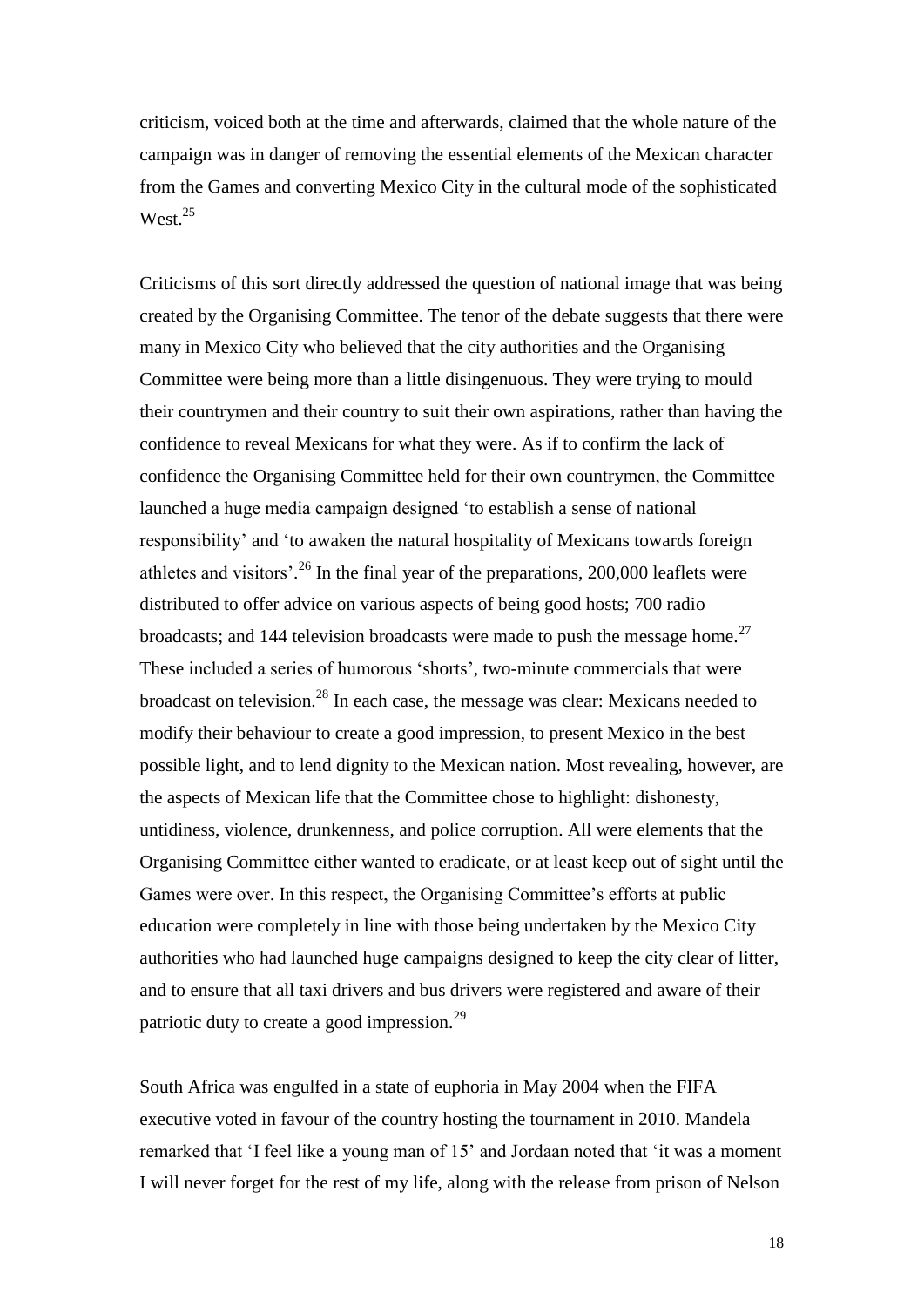Mandela…it was a release of emotions, joy and pain, of years of sitting at airports, on the road, on taxis and trains, going to houses and knocking on the doors of members of the FIFA executive committee" (Sindane, 2008: 70). An important consideration is the legacy that the 2010 World Cup leaves. The government maintains the tournament will leave better sporting facilities, transport system and telecommunications infrastructure. In addition, 2010 will promote "a healthy lifestyle", foster "pride in our country and continent" and "an opportunity to build African solidarity" (South Africa 2010, 2007: 2). In a short publication available in South Africa"s 11 official languages hosted on a government website http://www.sa2010.gov.za, a handful of suggestions are made in terms of small business opportunities and how to get private accommodation graded appear. A call is made for volunteers who will "help South Africa host the best FIFA World Cup ever" and "tell the world why we are proud to be South African" (South Africa 2010, 2007: 2-3). It also notes that not everyone can become a volunteer "but everyone can be an ambassador in South Africa. With thousands of visitors coming to our country and media attention focussed on us, 2010 is a time to show the world our wonderful nation and continent" (South Africa 2010, 2007: 13).

What essentially started as a bid of SAFA to host the FIFA World Cup has become a major developmental focus of the South African government. Cornelissen (2007: 251) argued that the government "has started to fashion macro-economic policies around the 2010 event". A range of projects directly and indirectly linked to the World Cup need to be considered such at the Green Point Stadium in Cape Town (see Alegi, 2007) and the Gautrain Rapid Train Link in Gauteng (see van der Westhuizen, 2007). The South African government maintains that the 2010 tournament is an "African World Cup' and there is a 'commitment to the African continent' as envisaged in the African Legacy Programme in which to "ensure maximum and effective African participation in the 2010 World Cup" amongst others (Africa"s time has come!: 2). The 2010 World Cup is also seen as a major impetus for growth and development such as the government"s Accelerated and Shared Growth Initiative for South Africa (AsgiSA) in which unemployment and poverty is to be halved by 2014.

# **Concluding Remarks**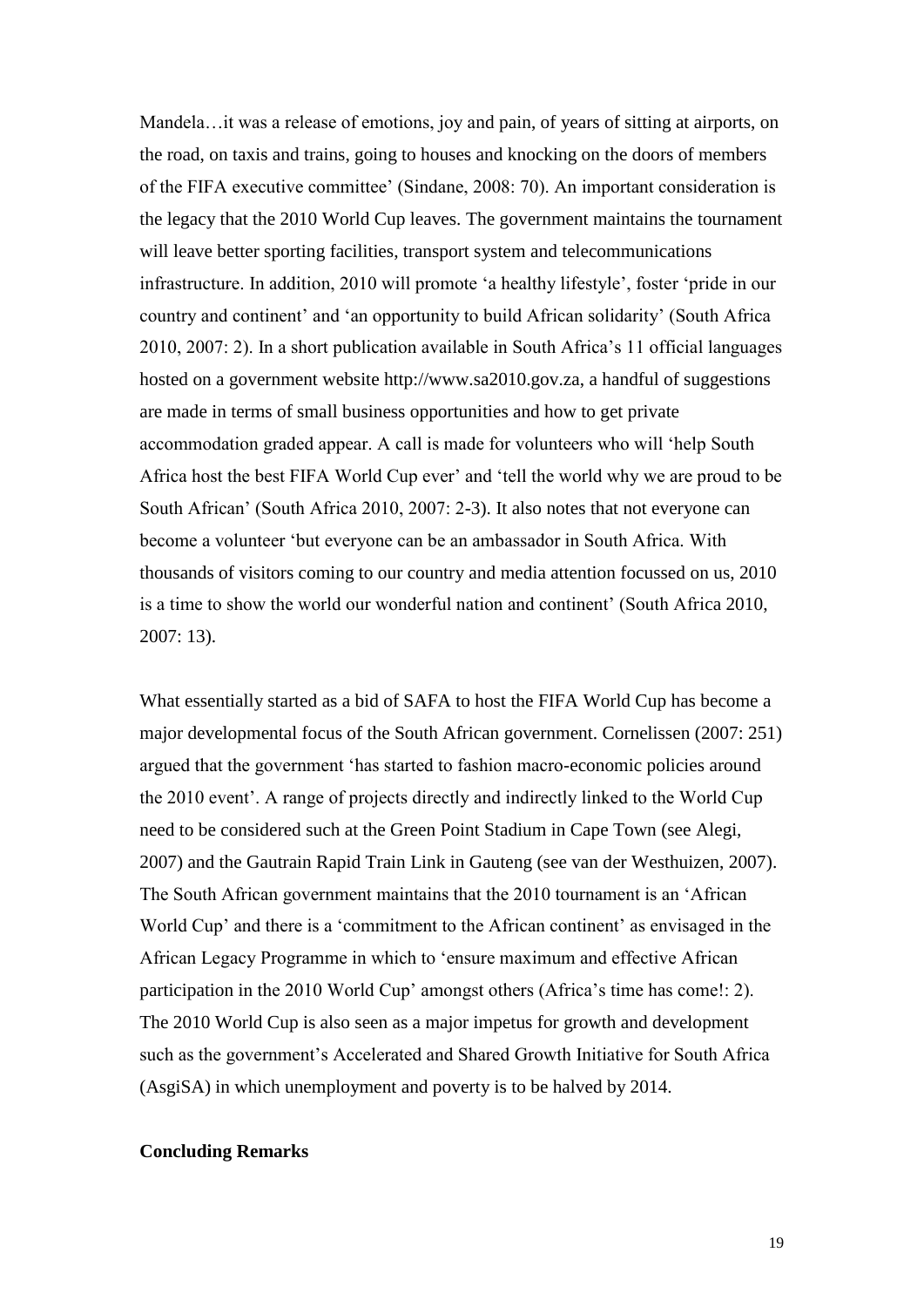This paper has analysed the experiences of two countries going through a similar experience. The comparison the Mexico City Olympic Games offers unique insight into South Africa"s preparations for the FIFA 2010 World Cup. Rather than relying on conjecture or speculation, the ways in which the Organising Committee responded to the changing discourse regarding "Mexico 68" offers a firm basis for analysing the ongoing process in South Africa. Through comparative analysis the evidence clearly points towards salient themes that link both countries" experiences.

Perhaps the most common characteristic of preparations is the salience of developmental rhetoric. While all bidding candidates tend to be bullish regarding their own attributes, more than with many other hosts of mega-sports events, Mexico and South Africa needed constantly to reiterate reassurances of financial stability and organisational ability in the face of unrelenting foreign criticism. In this respect, the hosts were viewing their winning of the bid from different perspectives. Mexico saw the awarding of the 1968 Games as international recognition for two decades of unprecedented political and economic stability which had allowed them a point of entry into first world status. The Games were confirmation of Mexico"s economic and political development. In the case of South Africa, the bid made great play of the competitive edge that its economic and political stability gave it over other bidders, yet it viewed the World Cup as a catalyst for future growth and development. The one country reflecting back at its achievements; the other towards its bright future: both viewed their relatively advanced stages of development as right of passage towards hosting mega-sports events.

The second salient feature of the hosts' international rhetoric was the extent to which they pushed their position as continental leaders. That a successful bid would mean bringing these mega-sports events to a new continent played heavily within the bids of Mexico City and South Africa. Particularly in the case of South Africa, the notion that it was "Africa"s turn" and "Africa"s stage" to host the FIFA World Cup converged with a broader message of South Africa being the gateway to the African continent. No doubt in both Mexico in the 1960s and South Africa in the 2000s, this portrayal as a continental leader gained considerable legitimacy due to their economic and political strengths when compared to their neighbours. Yet as the preparations unfolded, the symbolism that wove through the rhetoric took on greater poignancy. In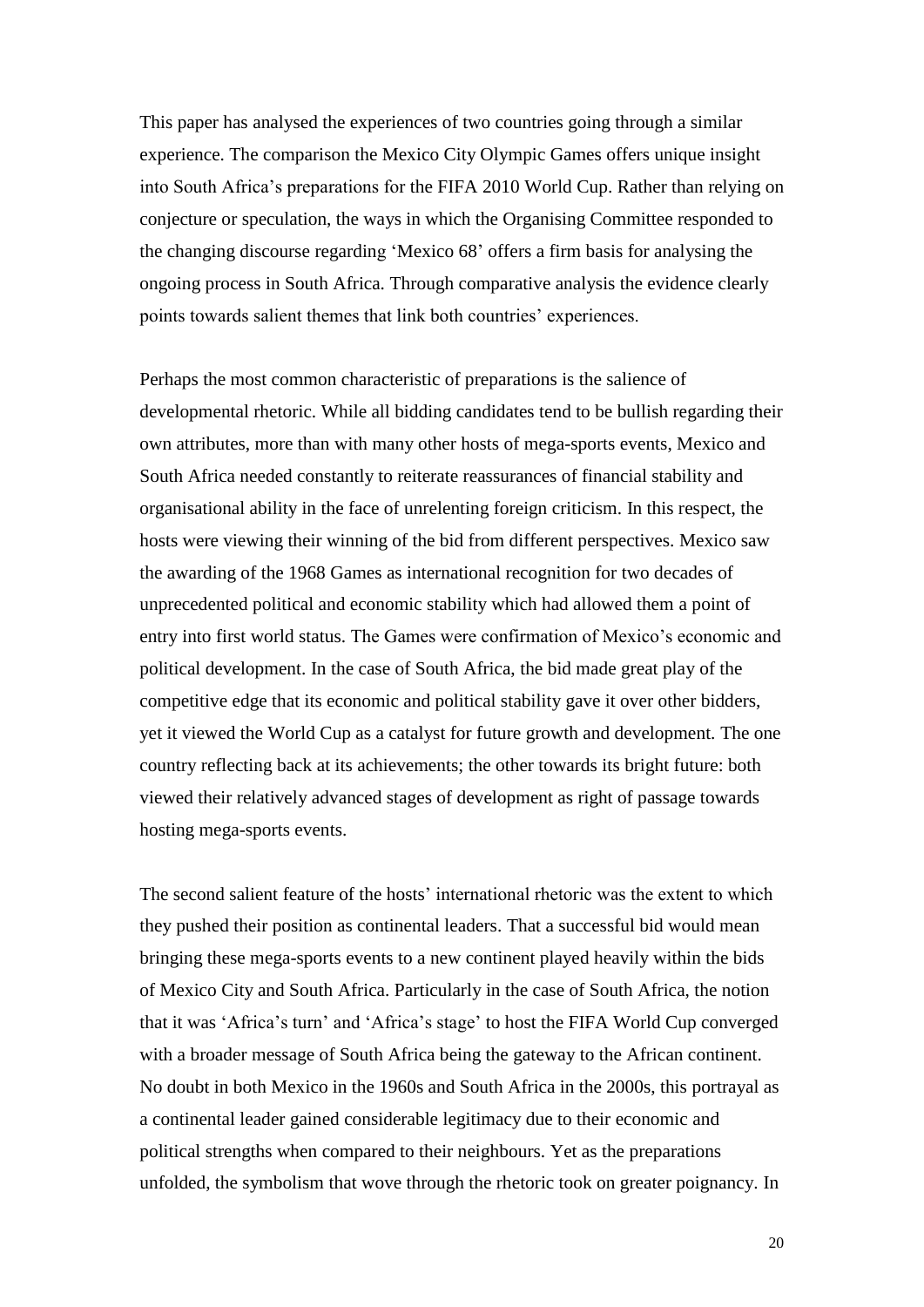the case of Mexico, its self-adopted role as defender of the Third World saw its increasing portrayal as the conduit through which Latin Americans might disprove all the negative stereotypes: prejudices that were maligning its own efforts to convince the world of its ability to put on a great spectacle. So behind the bullish rhetoric of development and regional importance, Mexico's stance may have represented a degree of retreat from attempting to hold its own with countries of the developed world: a case of remaining a larger fish in a smaller pool. South Africa, on the other hand, appears to be sustaining this rhetoric from a position of self-confidence. The 'why not?' attitude that sustained the bid and subsequent preparation may well have sprung from the fact that, given that FIFA had committed 2010 to the African continent, it was indeed the strongest, perhaps only, viable option. The degree, then, to which South Africa emphasises its continental leadership role may reveal a greater degree of magnanimity towards its neighbours than Mexico, where similar rhetoric obscured a search for reassurance about its place on the international stage.

A third feature particularly in the case of Mexico and possibly in South Africa, is the need to focus more than usual, on the preparation of the respective populations for the influx of visitors. Improvements to the physical landscape are not unique to Third World hosts, although the extent to which this needs to be done would understandably be more in such countries. It is true that, at certain times, the organisers of both events displayed a degree of confidence in suggesting that their preparations would be limited to that which their limited economic circumstances could reasonably expect. At the same time, however, the Mexican programme of public education showed a distinct class tension; that "ordinary" Mexicans might shatter the veneer of sophistication and development and become an embarrassing confirmation of the country"s Third World status. Most significantly, in the context of South Africa"s hosting of the World Cup, this process in Mexico only really began to reveal itself in the final stages, when the generic rhetoric of communal responsibility began to focus more sharply on those social ills perceived as being associate with the Third World. If one is searching for indications of how public discourse might develop in South Africa in the months leading up to the World Cup, Mexico"s experiences of public instruction might point the way. The vital difference between the two processes might be the degree to which race combines with class to fuel such fears.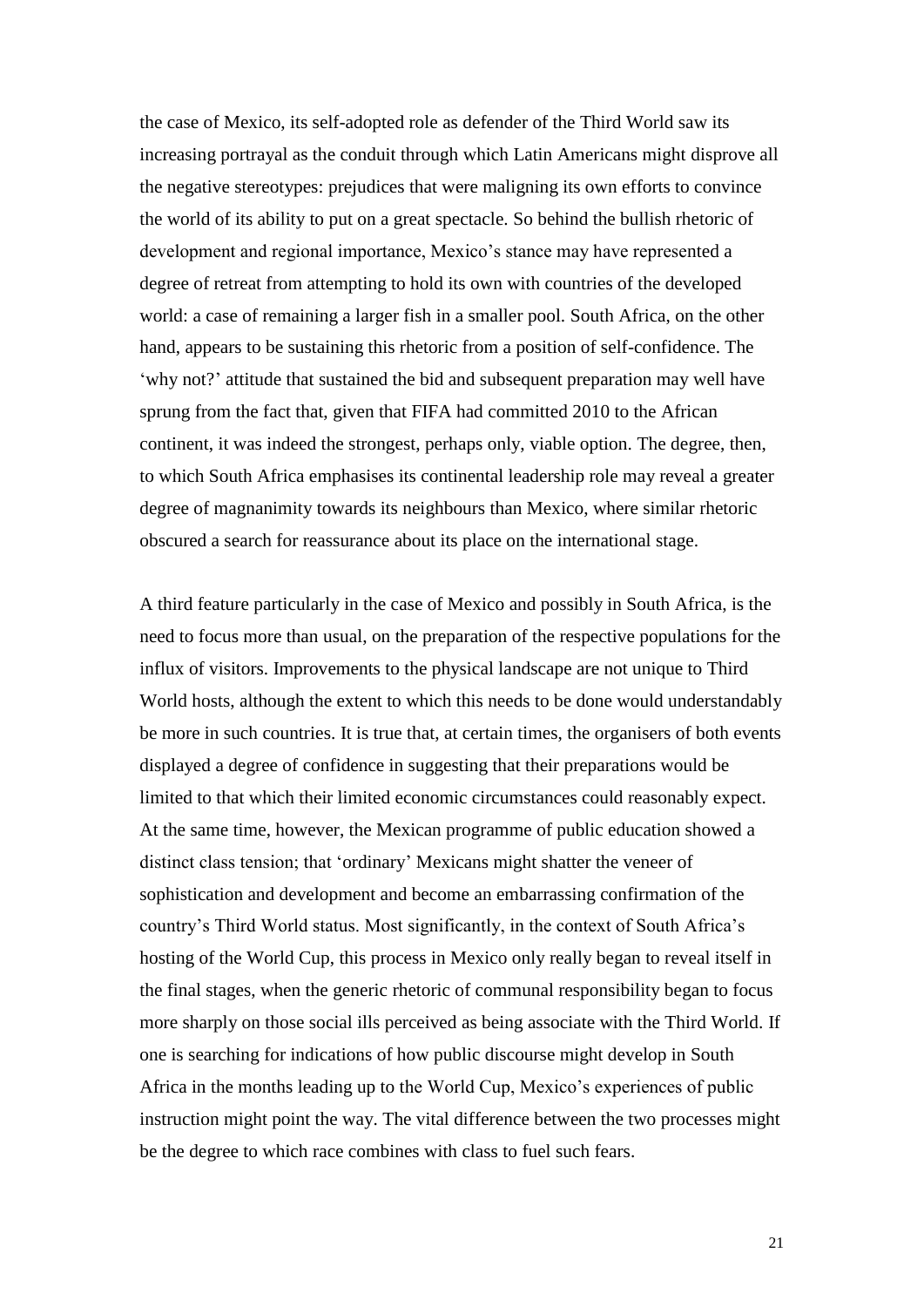Finally, an important corollary to the developmental rhetoric was the absolute imperative, in both Mexico and South Africa to guarantee a demonstrable legacy. Regarding the material legacy, the suspicion that scarce resources were being moved away from welfare towards sports construction meant that neither country could pay mere lip service to this aspect of their bid. "Mexico 68" may well have proved to be one of the most successful in terms of legacy, long before the term became common currency. Although many of the Olympic sites across the city now appear dilapidated this is due to overuse rather than being abandoned. Generations of the capital"s youths have benefited from the decision to locate the sports facilities within existing densely populated areas. In the South African case, local organisers are faced with escalating costs and growing speculation on the capacity of the country to stage the finals.<sup>30</sup> Ten stadiums will play host to the tournament. Five world-class stadiums are being built and three rugby and two football stadiums are being upgraded. These stadiums will leave a material legacy as in the case of Mexico. It is however unclear, particularly in the case of the Green Point Stadium, what future use the venue might have. A number of training facilities are earmarked for 2010 and this is encouraging. A range of infrastructural developments from transportation to accommodation are being undertaken. Whether 2010 will generate the projected revenues is also an area of debate, and Griffiths remarked that "you obviously hope there will be a windfall…you certainly do not want to make a loss the country. It's not exactly a bottom line driven project, you don"t want to waste money, but the success or failure will be the legacy it leaves in the country, it is not that we say we have made a profit'.<sup>31</sup>

The aspect of legacy concerning whether the mega-events achieved the objectives of the organisers projecting a certain image of their country is less certain and more arbitrary. In the case of Mexico, the relative success of the Olympic Games did do much to confirm the nation"s capacity to stage mega-sports events. Indeed, the success of "Mexico 68" provided the Mexican nation with more confidence that it could stage a successful World Cup only two years later. Yet the lasting reputation of "Mexico 68" will be marred by something beyond the control of those organising the Games: the massacre of protesting students days before the opening ceremony. This one event managed to undo much of the good work that Mexico had achieved in convincing the world that it did not conform to the Latin American stereotype of military repression and human rights abuses. South Africa has a tradition of

22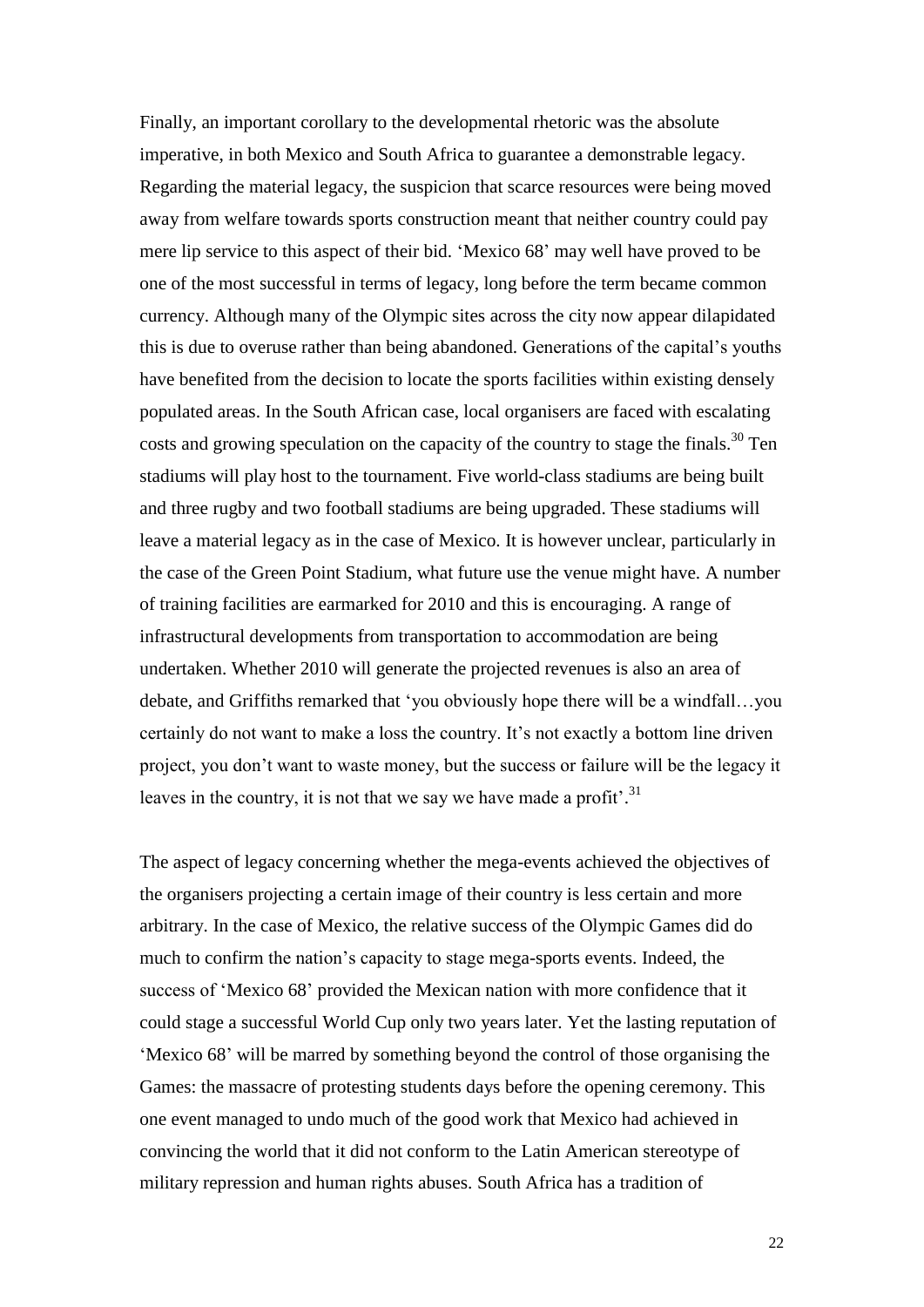successfully hosting mega-events and the World Cup in 2010 has the potential to add to this legacy. However, the finals will be the largest mega-event ever undertaken in South Africa, and the material and in particular intangible legacies are uncertain.

'Mexico 68' offers a chance to observe a nation that not only wanted to project a specific image to an international audience, but that conducted very real debates concerning what such an image should show, how it should be presented, and who had the right to decide such matters. Some of these debates still concern South Africans as they prepare for the 2010 World Cup.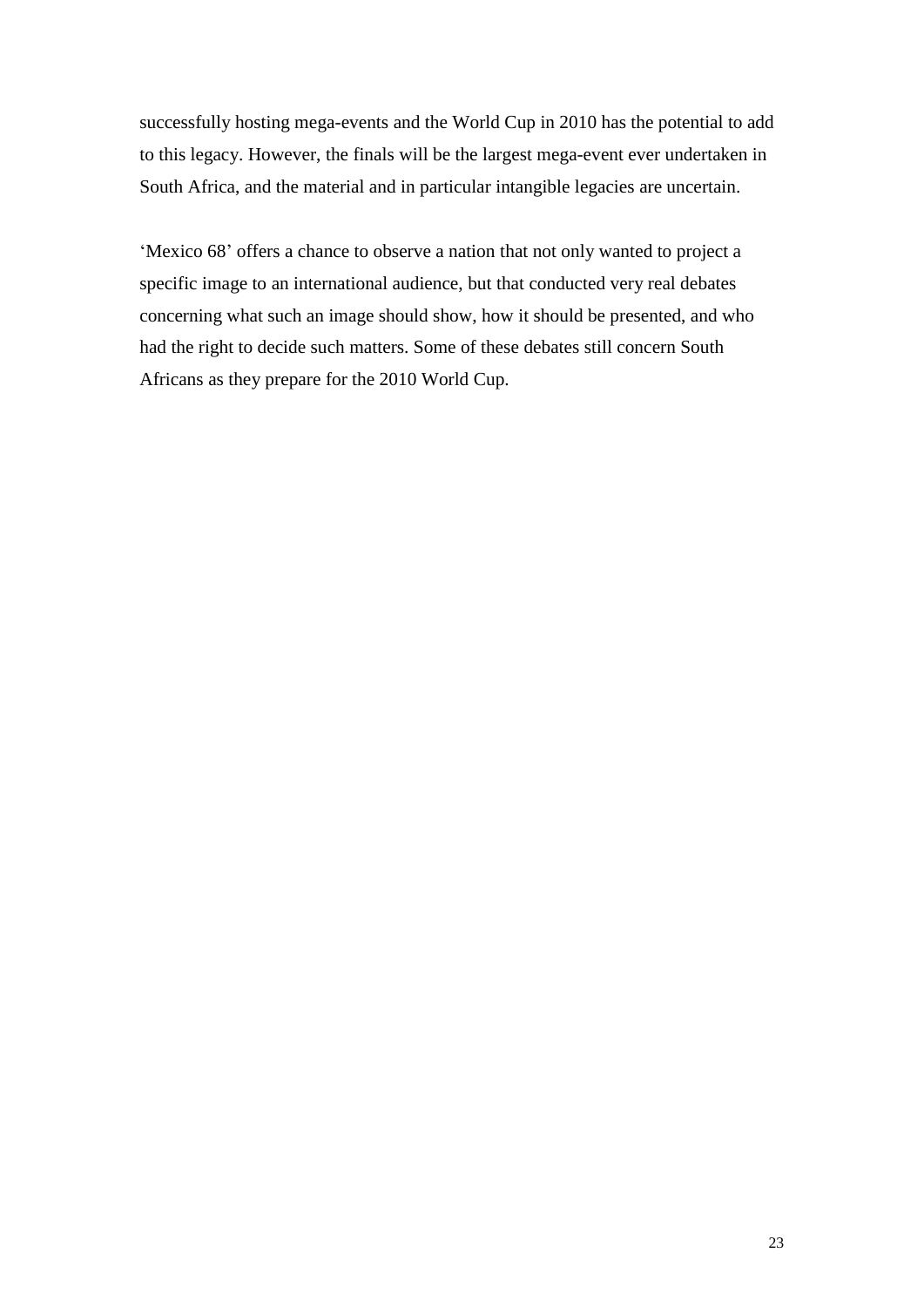# **Bibliography**

Alegi, P. (2001) ""Feel the Pull in Your Soul": Local Agency and Global Trends in South Africa"s 2006 World Cup Bid", *Soccer and Society*, 2(3): 1–21.

Alegi, P. (2007) "The Political Economy of Mega-Stadiums and the Underdevelopment of Grassroots Football in South Africa", *Politikon*, 34(3): 315-331.

Africa"s Time has Come! South Africa is Ready! Available at http://www.sa2010.gov.za

Arbena, J. L. (2002) "Hosting the Summer Olympic Games: Mexico City, 1968" in Joseph Arbena and David LaFrance (eds.) *Sport in Latin America and the Caribbean.* Wilmington, Del: Scholarly Resources.

Bass. A. (2002) *Not the Triumph But the Struggle.* Minneapolis: University of Minnesota Press.

Black, D.R. and Van der Westhuizen, J. (2004) "The Allure of Global Games for "Semi-Peripheral" Polities and Spaces: A Research Agenda", *Third World Quarterly*  25(7): 1195-1214.

Brasher, C. (1968) *Mexico 1968: A Diary of the XIXth Olympiad.* London: S. Paul.

Brewster C. and Brewster, K. (2006) 'Mexico 1968: Sombreros and skyscrapers' in Tomlinson, A. and Young, C. (eds) *National Identity and Global Events: Culture, Politics and Spectacle in the Olympics and Football World Cup.* Albany: State University of New York Press

Coote, J. (1968) *Olympic Report 1968: Mexico and Grenoble.* London: Hale.

Cornelissen, S. (2004a) "Sport Mega-Events in Africa: Processes, Impacts and Prospects", *Tourism and Hospitality Planning and Development* 1(1): 39-55.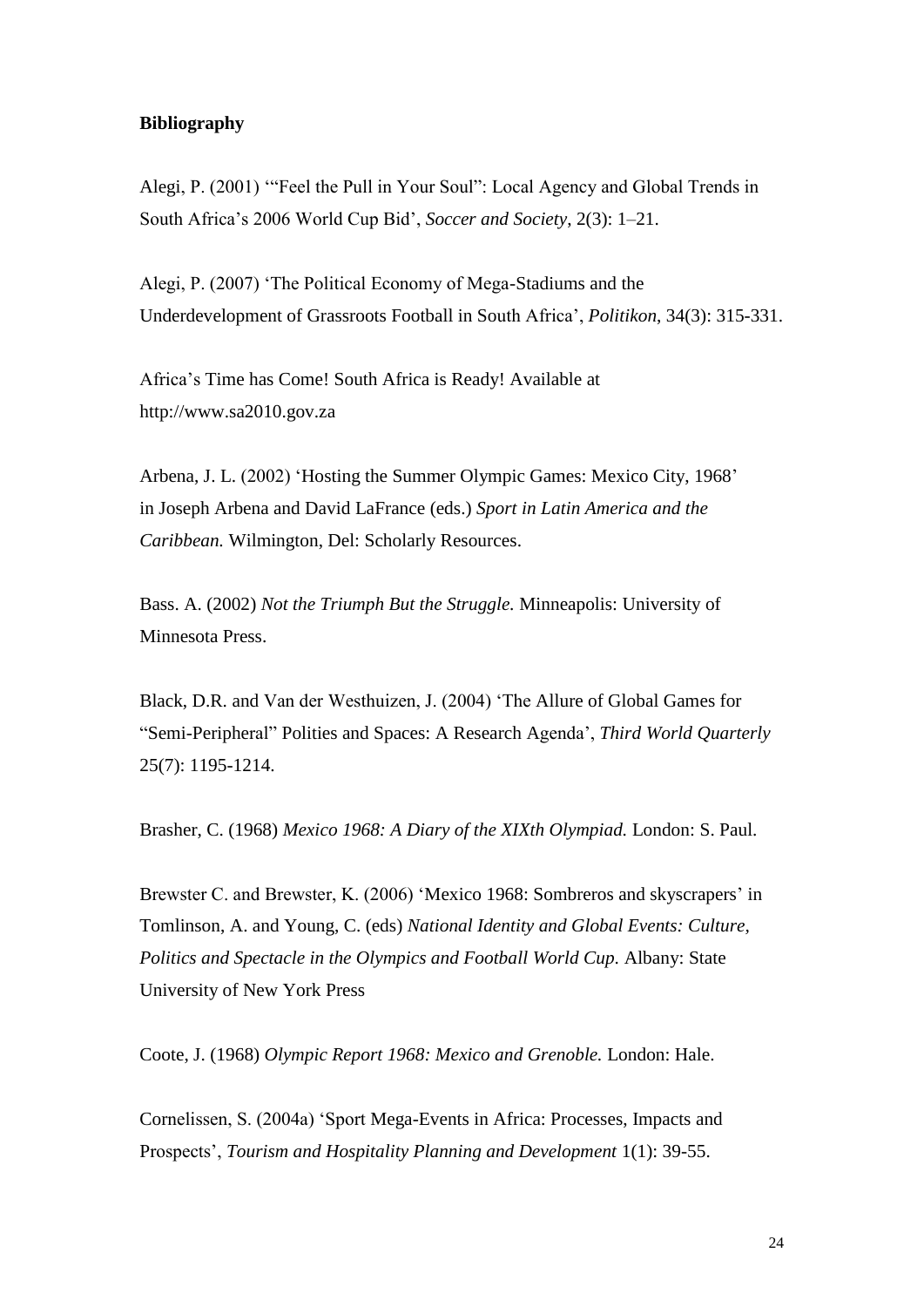Cornelissen, S. (2004b) 'It's Africa's Turn! The Narratives and Legitimations Surrounding the Moroccan and South Africa Bids for the 2006 and 2010 FIFA Finals", *Third World Quarterly* 25(7): 1293-1310.

Cornelissen, S. (2007) "Crafting Legacies: The Changing Political Economy of Global Sport and the 2010 FIFA World Cup™", *Politikon*, 34(3): 241- 259.

Cornelissen, S. (2008) "Scripting the Nation: Sport, Mega-Events, Foreign Policy and State-Building in Post-Apartheid South Africa" in *Sport in Society*, 11(4): 481-493.

FIFA. (2004) *Inspection Group Report for the 2010 FIFA World Cup.* Zurich: FIFA.

Gilabert, C. (1993) *El hábito de la utopía: analísis del imaginario sociopolítico en el movimiento estudiantil de México, 1968.* México: Instituto Mora: M.A. Porruía.

Griffiths, E. (2000) *Bidding for Glory: Why South Africa Lost the Olympic and World Cup Bids, and How to Win Next Time*, Johannesburg: Jonathan Ball Publishers.

Guttmann, A. (1984) *The Games Must go on: Avery Brundage and the Olympic Movement.* New York: Columbia University Press

Hartmann, D. (2003). *Race, Culture and the Revolt of the Black Athlete.* Chicago: University of Chicago Press.

Hiller, H. (2000) "Mega-Events, Urban Boosterism and Growth Strategies: An Analysis of the Objectives and Legitimations of the Cape Town 2004 Olympic Bid", *International Journal of Urban and Regional Research* 24(2): 439-458.

Rodríguez Kuri, A. (1998) "El Otro 68: política y estilo en la organización de los juegos olímpicos de la ciudad de México" *Relaciones* 76 (XIX): 108-129.

Rodríguez Kuri, A. (2003) "Hacia México 68. Pedro Ramírez Vázquez y el proyecto olímpico" 56: 37-73.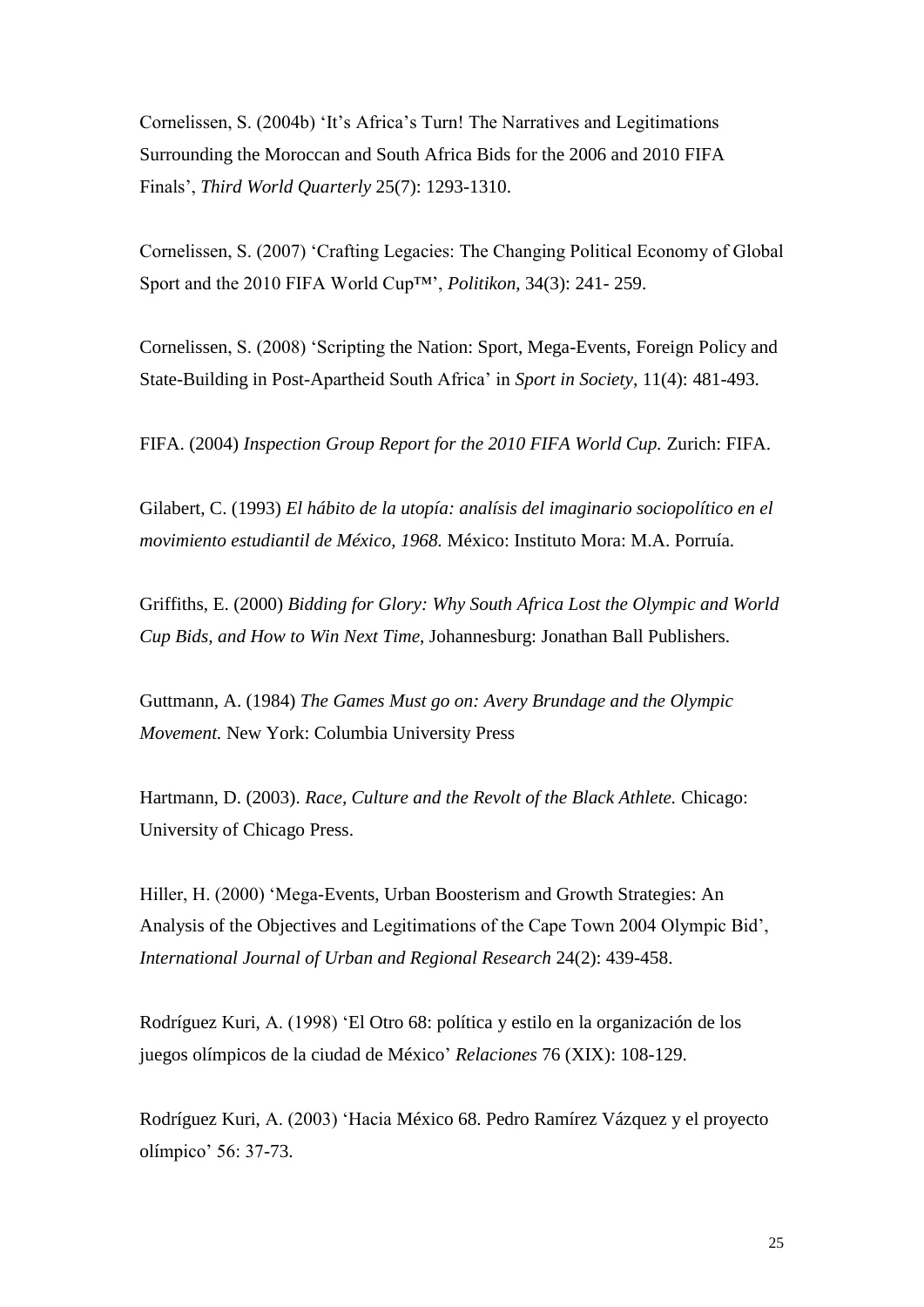Scherer García, J. and Monsivaís, C. (1999) *Parte de guerra, Tlatelolco 1968: documentos del general Marcelino García Barragán: los hechos y la historia.* México, D.F.: Nuevo Siglo/Aguilar.

South Africa 2010 Africa"s Time has Come! South Africa is Ready! Available at http://www.sa2010.gov.za

South Africa 2006 Africa"s Call SA 2006 Bid.

South Africa 2010 Africa"s Stage Bid Book

Van Der Westhuizen, J. (2007) "Glitz, Glamour and the Gautrain: Mega-Projects as Political Symbols", *Politikon*, 34(3): 333-351.

Zolov, E. (1999) *Refried Elvis: The Rise of Mexican Counterculture*. Berkeley: University of California Press.

Zolov, E. (2004) "Showcasing the "Land of Tomorrow": Mexico and the 1968 Olympics", *The Americas*, 61(2): 159-188.

Zolov, E. (2005) "The Harmonizing Nation: Mexico and the 1968 Olympics" in Amy Bass (ed.) *In the Game: Race, Identity, and Sports in the Twentieth Century*, New York: Palgrave Macmillan.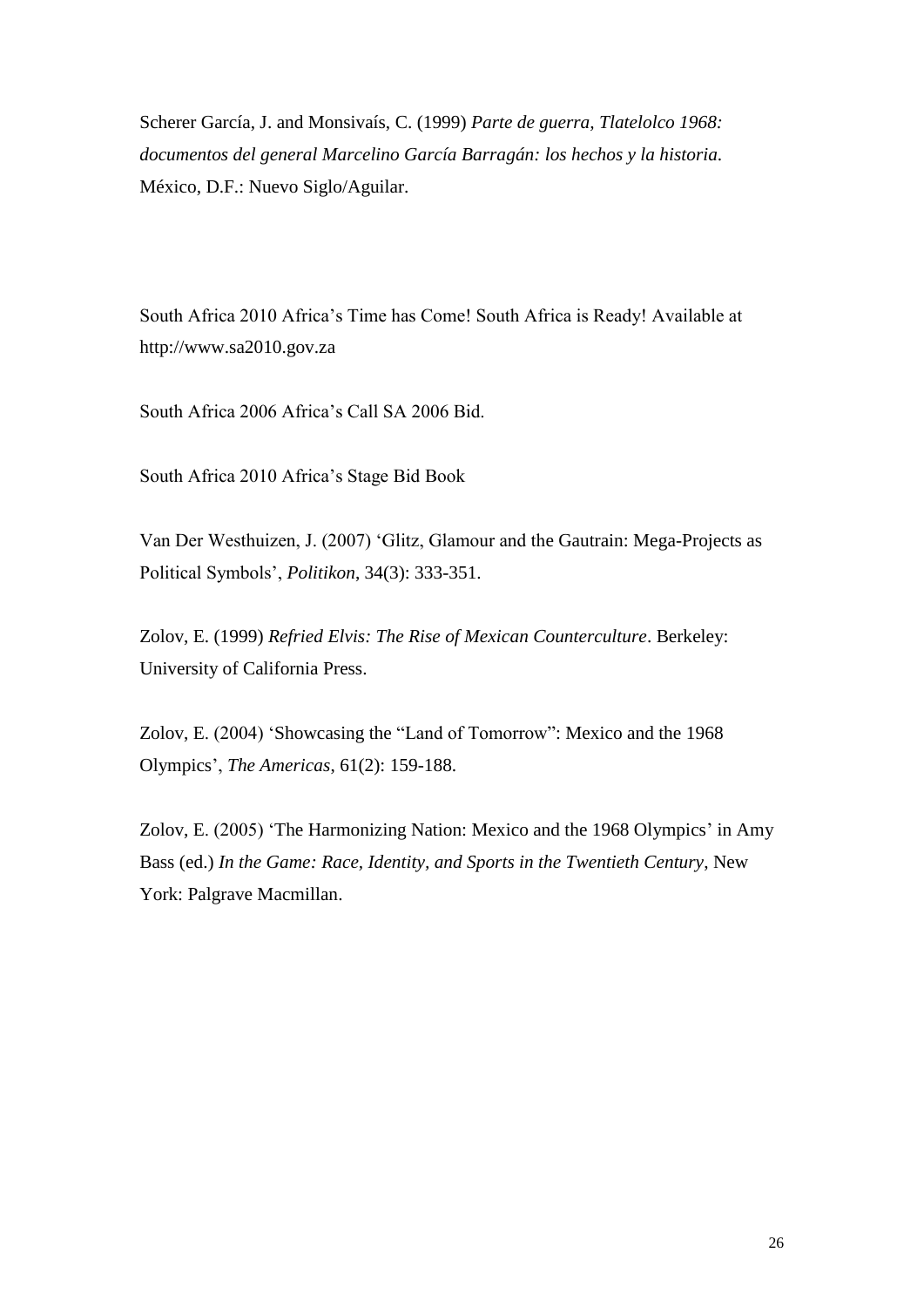$1$  The South African Football Association became a member of FIFA in 1909 but terminated its membership in 1925. SAFA was readmitted to FIFA in 1952, in 1961 FIFA suspended the now renamed Football Association of South Africa (FASA). The suspension was lifted in 1963, reinstated in 1964 and FASA was finally expelled from FIFA in 1976.

<sup>2</sup> Letter João Havelange to Solomon Morewa, 14 April 1992. South Africa Correspondence, FIFA Archives, Zurich, Switzerland.

<sup>3</sup> Letter SAFA to FIFA 'Bid for World Cup 2006' 16 September 1994. South Africa Correspondence, FIFA Archives, Zurich, Switzerland.

<sup>4</sup> Letter FIFA to SAFA "Bid for the FIFA World Cup – 2006" 19 September 2004. South Africa Correspondence, FIFA Archives, Zurich, Switzerland.

<sup>5</sup> Letter SAFA to FIFA 'Bidding procedure for the World Cup'. South Africa Correspondence, FIFA Archives, Zurich, Switzerland.

<sup>6</sup> Chris Bolsmann interview with Edward Griffiths, London, 11 March 2008.

 $7$  ibid

-

<sup>8</sup> Frederick J. Ruegsegger Papers, 1928-1978, Folder 22: Sept-Dec. 1967. See drafts of speech by made by Brundage at his birthday party.

<sup>9</sup> After being awarded the Olympic Games, the Mexican president, Adolfo López Mateos, said it was due to international recognition of Mexico"s "economic and political stability." See *El Nacional*, 19 Oct. 1963.

<sup>10</sup> AGN, COJO, caja 403, Charlas Radiofónicas, Nos 1-104.

<sup>11</sup> AGN, COJO, Caja 142, 39-200. See details of interview between Ramírez Vázquez and Julio A. Millan of *La Prensa Gráfica* of El Salvador.

<sup>12</sup> Keith Brewster interview with Pedro Ramírez Vázquez, Mexico City, 26 April 2001.

<sup>13</sup> *Excélsior*, 27 Feb. 1968, *El Nacional*, 29 Feb. 1968, editorial, covering the vote on 26 February 1968, by the African Supreme Sports Council to boycott the Games. For details of the IOC

correspondence and debate concerning the South Africa issue see: IOC archive, file no. 0101561

Comites nationaux olympiques (Afrique du Sud 1968). Also see various correspondence relating to South Africa in the IOC archive, Brundage Collection Reel 103, Box 179.

 $14$  In this important matter, Latin American countries showed their fraternity by rallying to Mexico's position. Interview with Ramírez Vázquez.

<sup>15</sup> The 2010 Bid Book was designed by Abold, Munich the same company that was commissioned for the Germany 2006 Bid.

<sup>16</sup> Adidas an official sponsor of FIFA appears prominently throughout the 2010 Bid Book.

<sup>17</sup> Interview with Griffiths.

<sup>18</sup> Accessed 1 June 2008 at http://www.fifa.com/worldcup/organisation/media/newsid=643756.html

<sup>19</sup> Chris Bolsmann interview with Ian Riley, Johannesburg, 26 March 2008.

 $20$  ibid

 $21$  Interview with Griffiths.